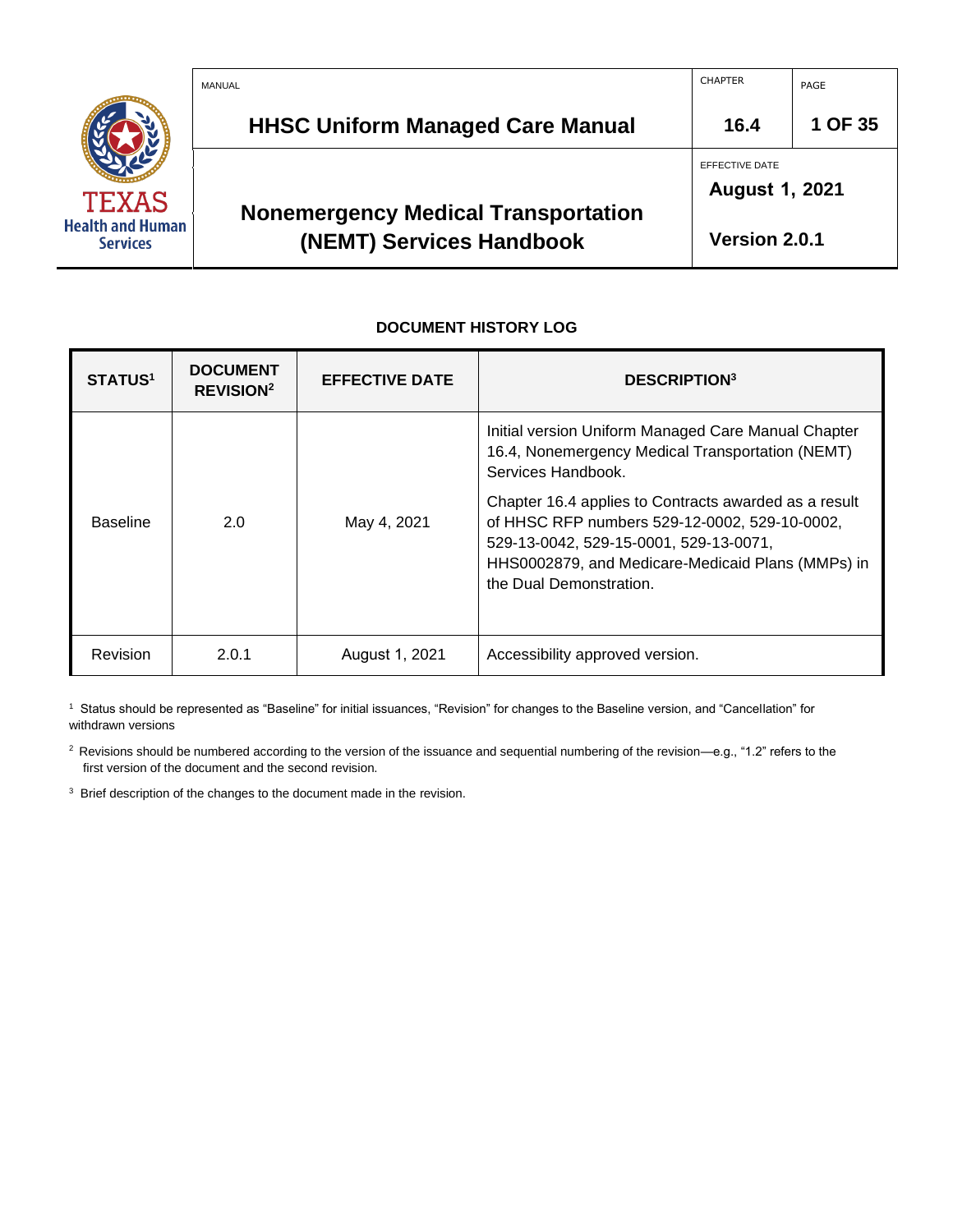|                                            | MANUAL                                                                 | <b>CHAPTER</b>                                | PAGE          |
|--------------------------------------------|------------------------------------------------------------------------|-----------------------------------------------|---------------|
|                                            | <b>HHSC Uniform Managed Care Manual</b>                                | 16.4                                          | 2 OF 35       |
| <b>TEXAS</b>                               |                                                                        | <b>EFFECTIVE DATE</b><br><b>July 20, 2021</b> |               |
| <b>Health and Human</b><br><b>Services</b> | <b>Nonemergency Medical Transportation</b><br>(NEMT) Services Handbook |                                               | Version 2.0.1 |

# **Contents**

| 2110 Non-Transportation Network Company Demand Response Transportation          |
|---------------------------------------------------------------------------------|
|                                                                                 |
|                                                                                 |
|                                                                                 |
| 2400 Backup Personnel and Motor Vehicles for Demand Response Transportation 8   |
|                                                                                 |
|                                                                                 |
| 2520 Non-Transportation Network Company Demand Response Transportation          |
| 2530 Transportation Network Company Driver Standards  10                        |
| 2540 Individual Transportation Participant Motor Vehicle Operator Standards  11 |
|                                                                                 |
|                                                                                 |
|                                                                                 |
|                                                                                 |
| 2620 Demand Response Transportation Services Provider-owned Vehicles  13        |
| 2630 Demand Response Transportation Services Provider-owned Motor Vehicle       |
|                                                                                 |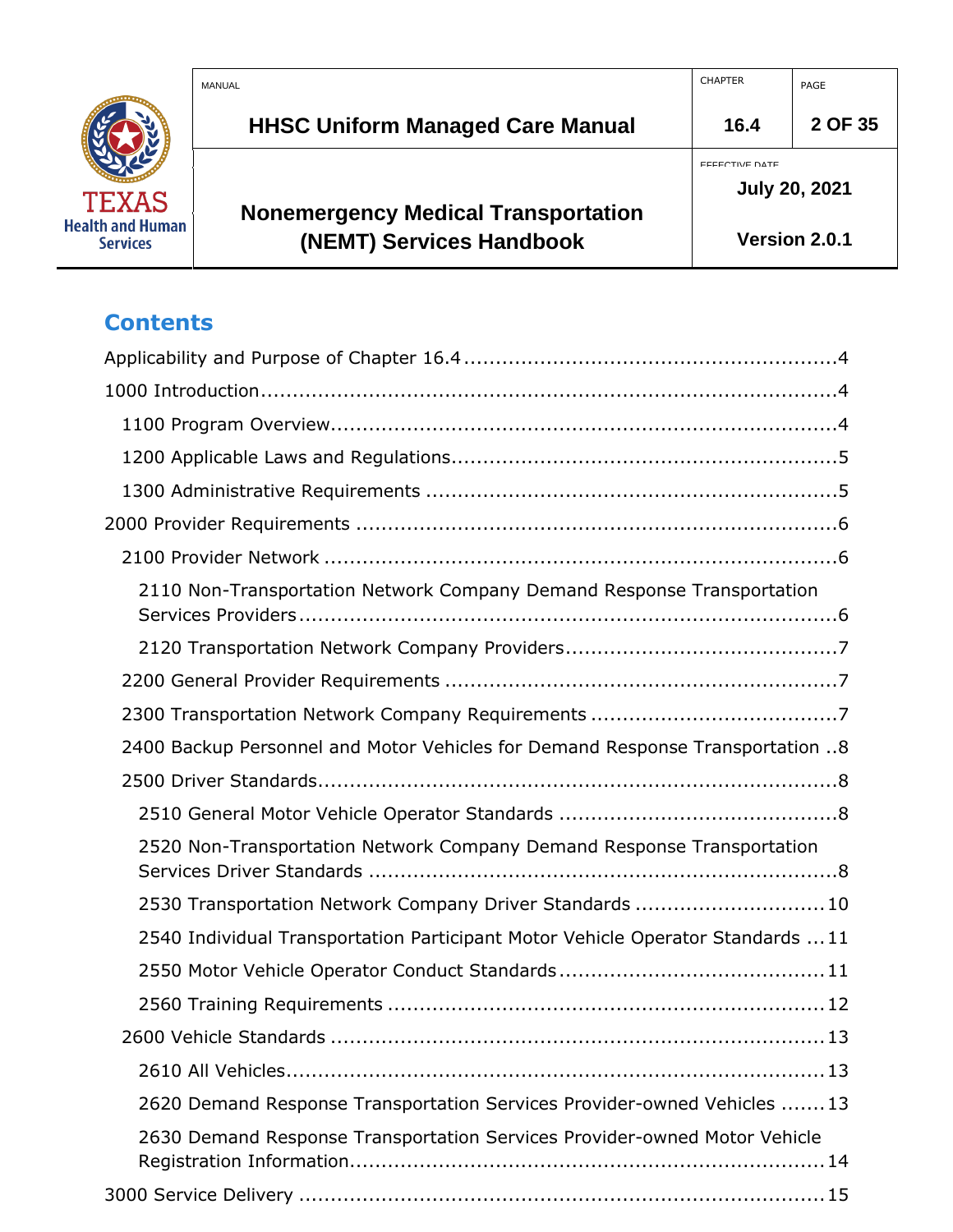|                                            | MANUAL                                                                 | <b>CHAPTER</b>                                | PAGE          |
|--------------------------------------------|------------------------------------------------------------------------|-----------------------------------------------|---------------|
|                                            | <b>HHSC Uniform Managed Care Manual</b>                                | 16.4                                          | 3 OF 35       |
| <b>TEXAS</b>                               |                                                                        | <b>EFFECTIVE DATE</b><br><b>July 20, 2021</b> |               |
| <b>Health and Human</b><br><b>Services</b> | <b>Nonemergency Medical Transportation</b><br>(NEMT) Services Handbook |                                               | Version 2.0.1 |

| 3210 Demand Response Transportation Services Trip Manifest  19      |
|---------------------------------------------------------------------|
|                                                                     |
|                                                                     |
|                                                                     |
|                                                                     |
|                                                                     |
|                                                                     |
|                                                                     |
|                                                                     |
|                                                                     |
|                                                                     |
|                                                                     |
|                                                                     |
| 6200 Parental, Guardian, or Legally Authorized Representative (LAR) |
|                                                                     |
|                                                                     |
|                                                                     |
|                                                                     |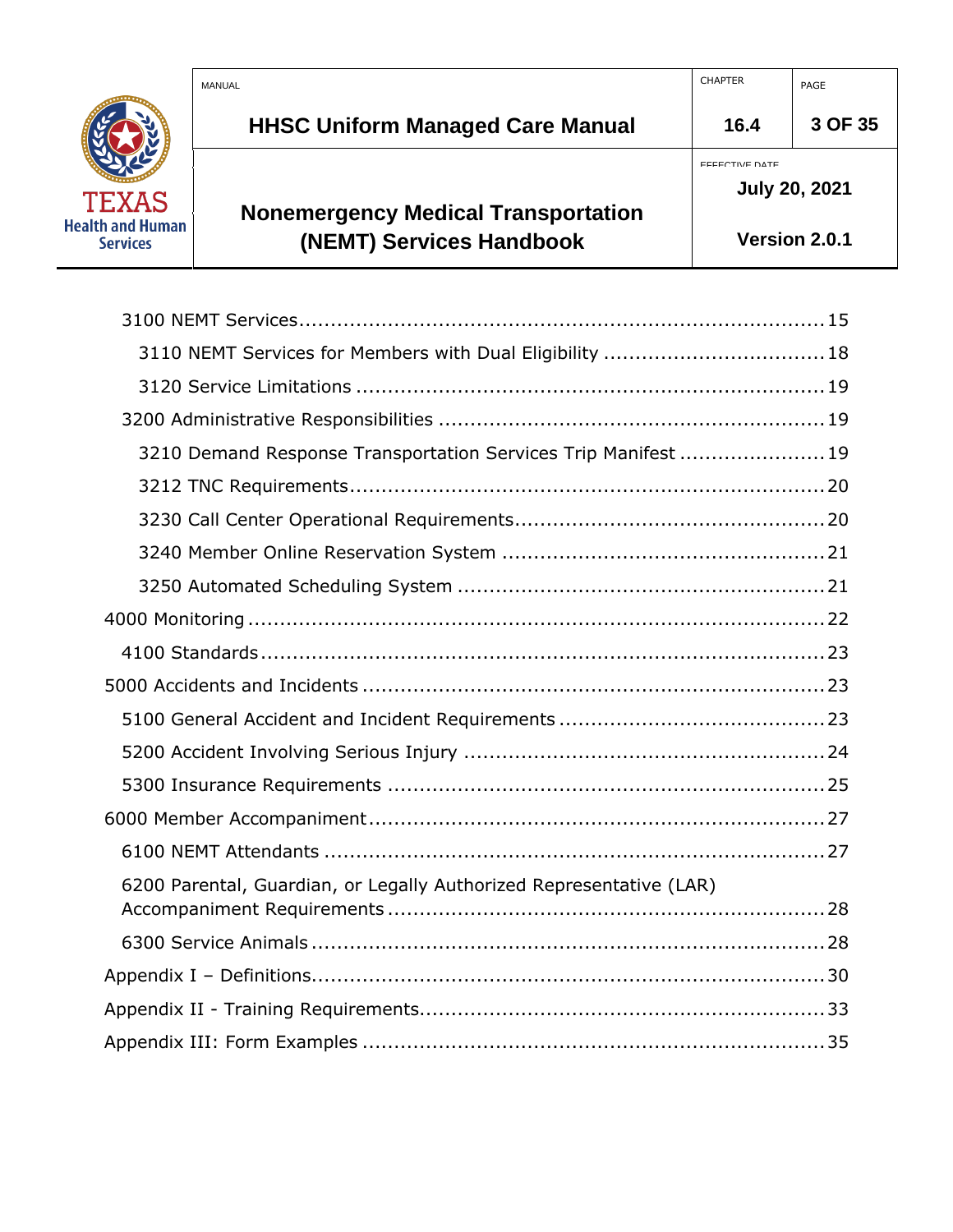|                                            | MANUAL                                                                 | <b>CHAPTER</b>                                | PAGE          |
|--------------------------------------------|------------------------------------------------------------------------|-----------------------------------------------|---------------|
|                                            | <b>HHSC Uniform Managed Care Manual</b>                                | 16.4                                          | 4 OF 35       |
| <b>TEXAS</b>                               |                                                                        | <b>EFFECTIVE DATE</b><br><b>July 20, 2021</b> |               |
| <b>Health and Human</b><br><b>Services</b> | <b>Nonemergency Medical Transportation</b><br>(NEMT) Services Handbook |                                               | Version 2.0.1 |

## <span id="page-3-0"></span>**Applicability and Purpose of Chapter 16.4**

This chapter applies to Managed Care Organizations (MCOs) participating in the STAR, STAR+PLUS, Medicare-Medicaid Dual Demonstration, STAR Kids, and the STAR Health Programs, and Dental Contractors providing Children's Medicaid Dental Services to Members through dental health plans. References to "Medicaid" or the "Medicaid Program(s)" apply to the STAR, STAR+PLUS, and Medicare-Medicaid Dual Demonstration, STAR Kids, and STAR Health Programs, and the Medicaid Dental Contractors. The term "MCO" includes health maintenance organizations (HMOs), exclusive provider organizations (EPOs), insurers, Medicare-Medicaid Plans (MMPs), Dental Contractors, and any other entities licensed or approved by the Texas Department of Insurance. The requirements in this chapter apply to all Medicaid Programs, except where noted.

This chapter outlines policy related to Nonemergency Medical Transportation (NEMT) Services delivered to Medicaid Managed Care Programs.

# <span id="page-3-1"></span>**1000 Introduction**

Medicaid Members are eligible for NEMT, including Nonmedical Transportation (NMT) Services, as part of their Medicaid benefits. The MCO or its Subcontractor must ensure drivers meet federal, state, and local government requirements. The MCO or its Subcontractor must arrange for the most cost-effective and appropriate modes of transportation to meet Member needs, including to services provided under single case agreements.

## <span id="page-3-2"></span>**1100 Program Overview**

NEMT Services must be delivered in a manner that is:

- 1. similar in scope and duration for all Members consistent with the Members' medical needs;
- 2. consistent with the best interest of each Member;
- 3. appropriate, considering services available to and geographic location of each Member;
- 4. prompt;
- 5. cost-effective; and
- 6. administratively efficient.

The MCO or its Subcontractor must assess, approve, arrange, coordinate, and ensure delivery of NEMT Services. These services include the following:

- 1. Demand response transportation services (DRTS), including NMT Services, Prearranged Rides, Shared Rides, and Public Transportation Services;
- 2. Mass transit;
- 3. Individual transportation participant (ITP) mileage reimbursement;
- 4. Meals;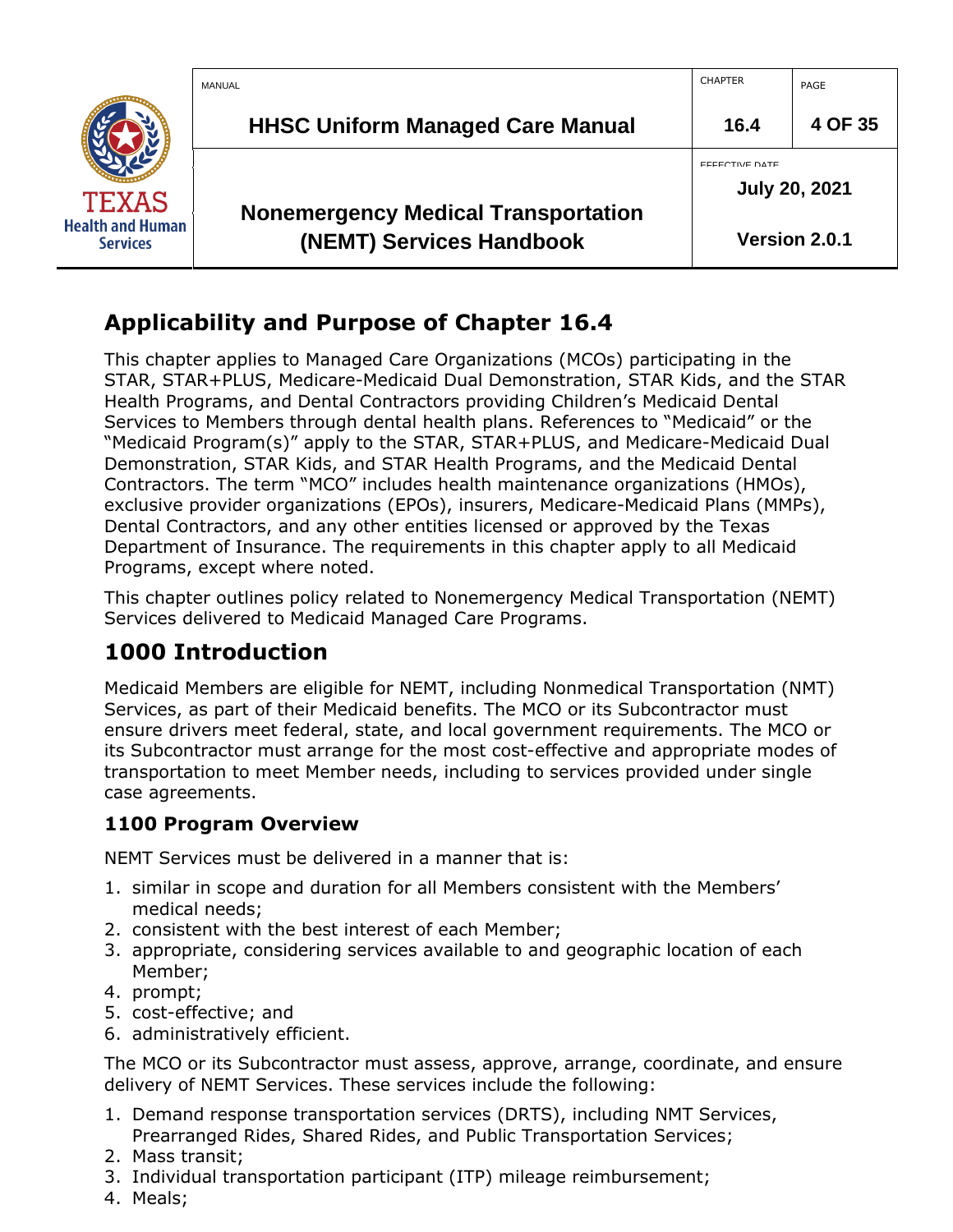|                                            | MANUAL                                                                 | <b>CHAPTER</b> | PAGE                 |
|--------------------------------------------|------------------------------------------------------------------------|----------------|----------------------|
|                                            | <b>HHSC Uniform Managed Care Manual</b>                                | 16.4           | 5 OF 35              |
| <b>TEXAS</b>                               |                                                                        | EFFECTIVE DATE | <b>July 20, 2021</b> |
| <b>Health and Human</b><br><b>Services</b> | <b>Nonemergency Medical Transportation</b><br>(NEMT) Services Handbook |                | Version 2.0.1        |

- 5. Lodging;
- 6. Advanced funds; and
- 7. Commercial airline travel.

NEMT Services do not include nonemergency or emergency ambulance services.

## <span id="page-4-0"></span>**1200 Applicable Laws and Regulations**

The MCO must comply with all provisions of state and federal laws, rules, regulations, federal waivers, policies and guidelines, and any court-ordered consent decrees, settlement agreements, or other court orders that govern the Contract, including all applicable provisions of the following:

- 42 C.F.R. § 440.170(a)(1)-(3)
- 42 C.F.R. Part 438

The MCO or its Subcontractor must ensure NEMT Services providers comply with all federal, state and local laws and regulations, including the following:

- 36 C.F.R. Part 1192
- 49 C.F.R. Part 571
- Texas Government Code §§ 531.02414, 533.00258, and 533.002581
- Texas Transportation Code Ch. 547
- Texas Insurance Code Ch. 1952

The MCO or its Subcontractor must ensure Transportation Network Companies (TNCs) and their drivers comply with:

- Texas Occupations Code, Title 14, Ch. 2402
- Texas Insurance Code, Title 10, Chs. 1952 and 1954
- Texas Government Code, Title 15, §533.002571(f)
- 16 Texas Administrative Code (T.A.C.) Ch. 95

## <span id="page-4-1"></span>**1300 Administrative Requirements**

The MCO may subcontract with an entity to fulfill its obligations under the Contract regarding the provision of NEMT Services. The MCO must have a data use agreement (DUA) with the Subcontractor that requires the Subcontractor to safeguard confidential information in compliance with all applicable federal and state privacy, security, and breach notification laws and regulations. The Subcontractor must have a DUA that contains the same aforementioned safeguards with each NEMT Services provider that has an agreement with the Subcontractor.

All claims must be submitted within 95 Days of the date of service and adjudicated by the MCO, or its Subcontractor within 30 Days of the claim received date.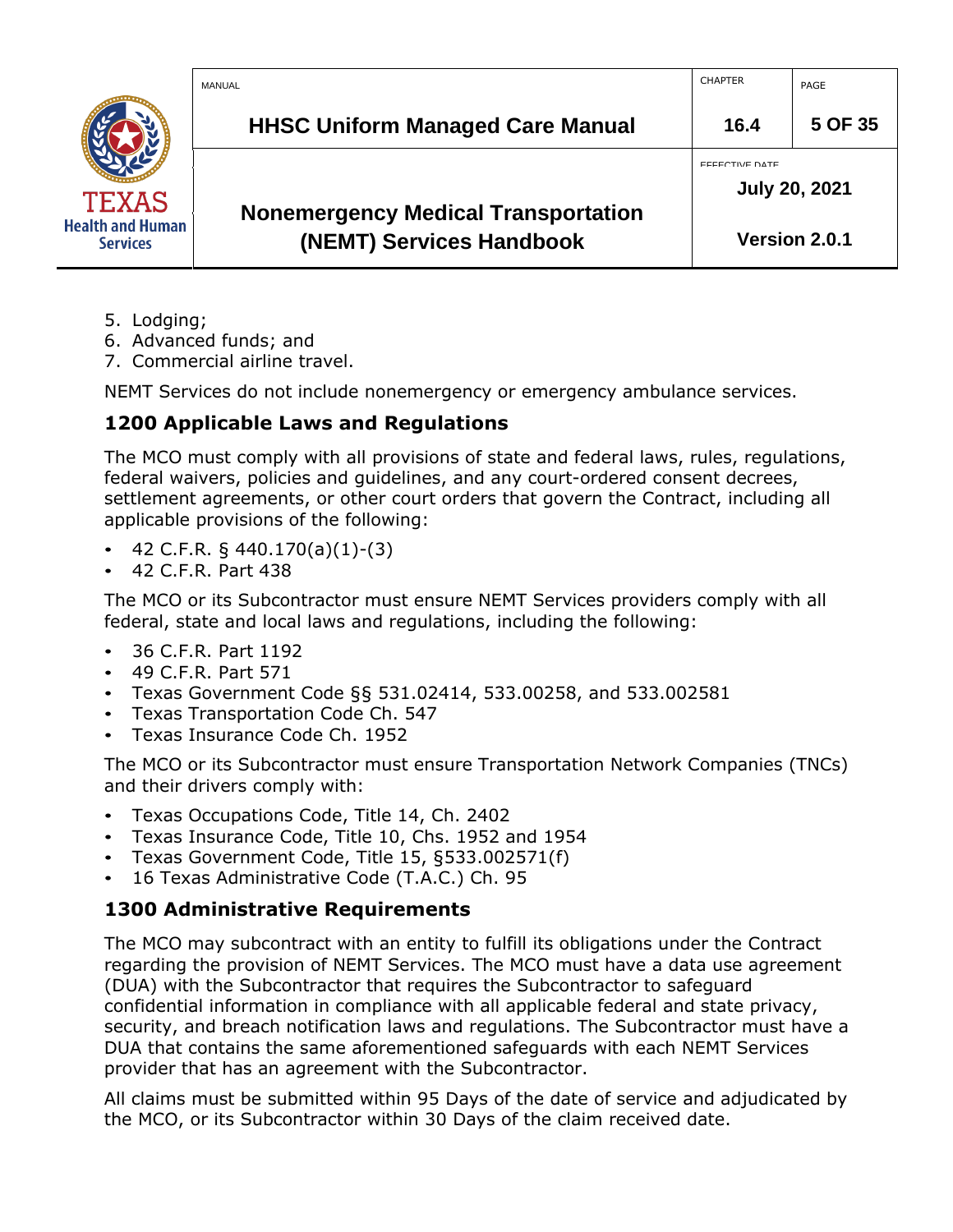

## <span id="page-5-0"></span>**2000 Provider Requirements**

## <span id="page-5-1"></span>**2100 Provider Network**

The MCO or its Subcontractor must maintain and monitor a network of NEMT Services providers sufficient to provide each Member adequate access to all NEMT Services. NEMT Services providers include any entity that provides NEMT Services to a Member, including independent contractors, Lodging and meal vendors, intercity or intra-city bus services, and TNCs.

The MCO's network adequacy will be measured by HHSC from multiple perspectives, including comparison to historical service utilization data; measures in Section 4100; and provider and Member Complaints regarding timely and quality service provision. If HHSC identifies an insufficient number of NEMT Services providers in the MCO Service Area, HHSC will notify the MCO or its Subcontractor in writing of the deficiency. The MCO or its Subcontractor must develop and implement a plan to recruit sufficient NEMT Services Providers to meet the transportation needs of its Members. The plan must be reported to HHSC by close of business on the tenth Business Day after notification from HHSC of the deficiency and must include milestones and expected completion date. As directed through the Contract, the MCO or its Subcontractor must notify HHSC through the Provider Termination Report when an NEMT Services provider ceases to participate in the MCO's network for any reason.

The MCO or its Subcontractor must exclude from participation in its network NEMT Services providers and drivers that have been identified as:

- 1. having state or federal Office of Inspector General sanctions that prohibit participation in Medicaid;
- 2. having failed to renew a license, certification, registration or permit relating to the particular NEMT Services to be provided, if applicable;
- 3. being excluded from participation in other state or federally funded health care programs, including Medicaid or Medicare;
- 4. having been approved for time-limited enrollment that has expired; or
- 5. being prohibited from providing NEMT Services for any other reasons required by law.

## <span id="page-5-2"></span>**2110 Non-Transportation Network Company Demand Response Transportation Services Providers**

The MCO or its Subcontractor must maintain a list of contracted DRTS providers. For each non-TNC DRTS provider, the MCO or its Subcontractor must maintain or have access to a current roster of all the provider's drivers. The MCO or its Subcontractor must ensure the roster lists by Service Area the name of each driver providing non-TNC DRTS and his or her driver's license number, date of hire, and date of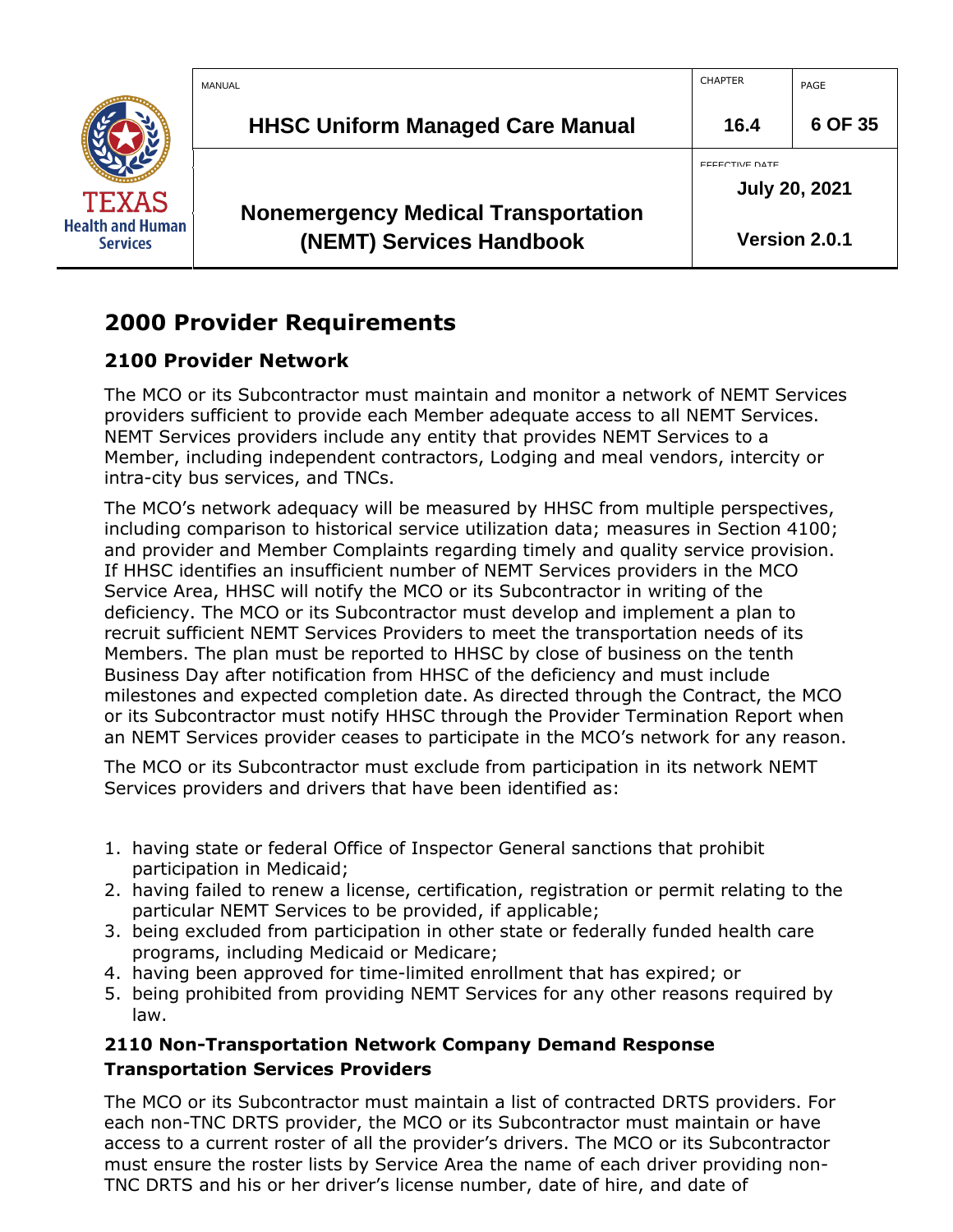|                                            | MANUAL                                                                 | <b>CHAPTER</b>                                | PAGE          |
|--------------------------------------------|------------------------------------------------------------------------|-----------------------------------------------|---------------|
|                                            | <b>HHSC Uniform Managed Care Manual</b>                                | 16.4                                          | 7 OF 35       |
| <b>TEXAS</b>                               |                                                                        | <b>EFFECTIVE DATE</b><br><b>July 20, 2021</b> |               |
| <b>Health and Human</b><br><b>Services</b> | <b>Nonemergency Medical Transportation</b><br>(NEMT) Services Handbook |                                               | Version 2.0.1 |

termination if applicable. If a driver is providing non-TNC DRTS in more than one Service Area, the MCO or its Subcontractor must ensure the roster includes the aforementioned information for each Service Area in which the driver provides such services. For each non-TNC DRTS provider, the MCO or its Subcontractor must also have or have access to, by Service Area, a current roster of the provider's vehicles and backup vehicles including vehicle identification number (VIN) or license plate number and type of vehicle (e.g., sedan, van, minivan, wheelchair van, etc.).

The MCO or its Subcontractor must also maintain or have access to non-TNC DRTS provider records, which include at a minimum:

- 1. a signed copy of the MCO's or its Subcontractor's executed contract with each DRTS provider;
- 2. vehicle documentation and maintenance records to ensure that vehicles used to provide NEMT Services meet the motor vehicle standards requirements listed in this handbook; and
- 3. driver records that establish full compliance with all drivers' standards listed in this handbook.

The MCO or its Subcontractor must ensure non-TNC DRTS providers and drivers carry insurance as specified in Section 5300.

## <span id="page-6-0"></span>**2120 Transportation Network Company Providers**

The MCO or its Subcontractor must maintain a list of the names of all contracted TNC providers. The MCO or its Subcontractor must also maintain a signed copy of the MCO's or its Subcontractor's executed contract with each TNC. The MCO or its Subcontractor must maintain or have access to TNC records that demonstrate that TNC drivers meet the requirements found in Texas Occupations Code § 2402.107.

## <span id="page-6-1"></span>**2200 General Provider Requirements**

The MCO or its Subcontractor must maintain a list of contracted DRTS providers. The MCO or its Subcontractor must ensure that DRTS providers, including TNCs, are properly enrolled in Texas Medicaid through the HHSC Medicaid Claims Administrator prior to entering into an agreement with the MCO or its Subcontractor.

General credentialing requirements, such as using a credentialing verification organization, do not apply to NEMT Services providers. However, the MCO or its Subcontractor must have processes in place to routinely review NEMT Services providers' compliance with Contract requirements. The MCO may incorporate this requirement into its established credentialing process or create a separate process.

## <span id="page-6-2"></span>**2300 Transportation Network Company Requirements**

A TNC must be enrolled as a Texas Medicaid provider. TNCs are required to provide services only in areas in which the TNC operates.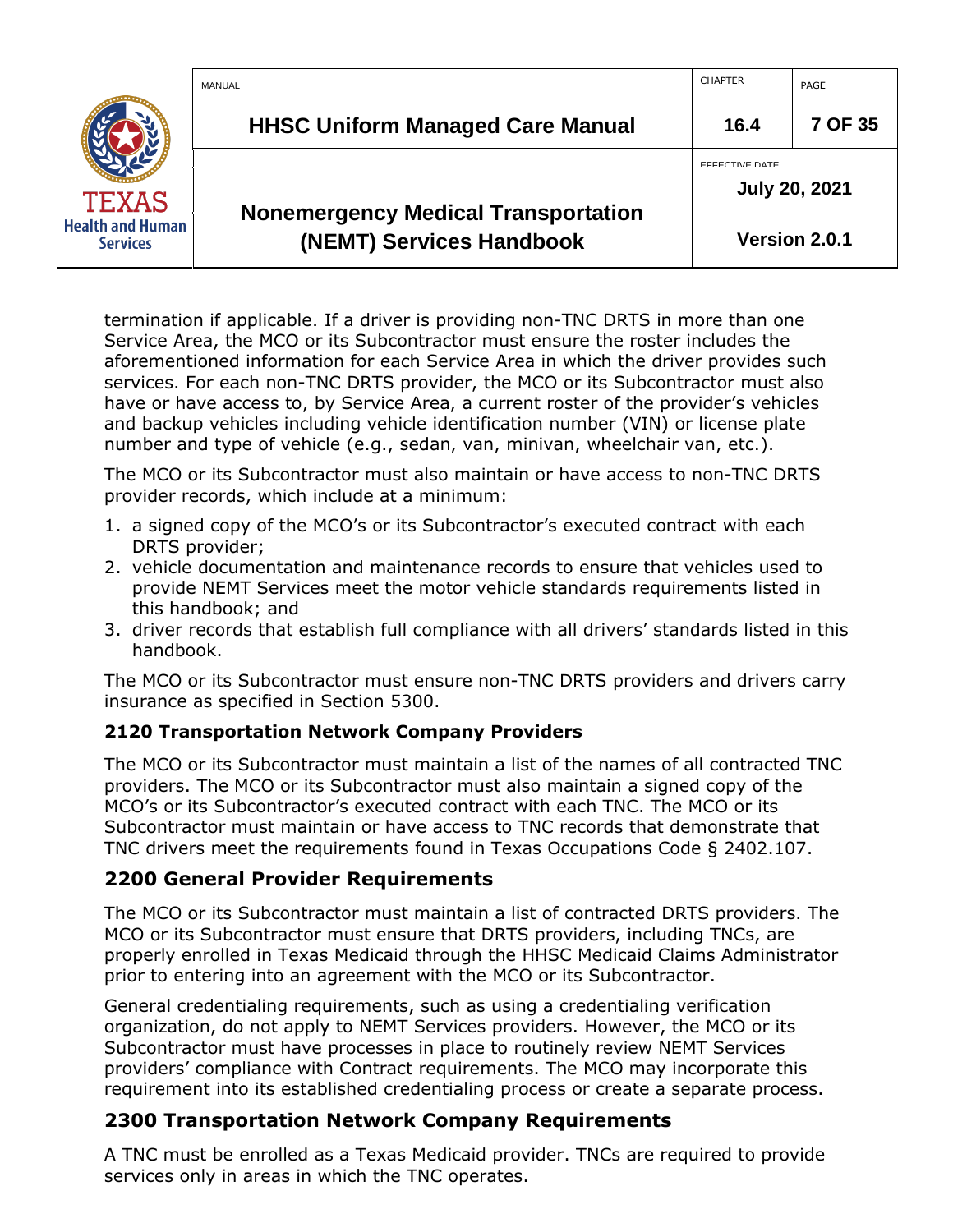

## <span id="page-7-0"></span>**2400 Backup Personnel and Motor Vehicles for Demand Response Transportation**

The MCO or its Subcontractor must arrange, including through TNCs, for backup vehicles and personnel when notified by a Member or a health care provider that a vehicle is excessively late, is otherwise unavailable for DRTS, or if requested by HHSC. A vehicle is excessively late if it is more than 30 minutes late following the time the Member is scheduled to be picked up to go to the Member's appointment or more than 30 minutes after the Member's initial call for the return ride.

## <span id="page-7-1"></span>**2500 Driver Standards**

## <span id="page-7-2"></span>**2510 General Motor Vehicle Operator Standards**

The MCO or its Subcontractor must verify that the driver is at least 18 years of age and has a valid driver's license. The MCO or its Subcontractor must ensure a driver who does not possess a valid driver's license does not provide NEMT Services.

#### <span id="page-7-3"></span>**2520 Non-Transportation Network Company Demand Response Transportation Services Driver Standards**

The MCO or its Subcontractor must ensure that a non-TNC DRTS driver who does not meet driving history requirements as specified in the Contract, does not provide NEMT Services.

For each driver and for each NEMT Services provider's employee who works directly with Members or who has direct access to Member records, the MCO or its Subcontractor must conduct the following checks and screening requirements:

| <b>Checks and Screening Requirements</b>                                                                                                           | <b>Frequency</b>                                          |
|----------------------------------------------------------------------------------------------------------------------------------------------------|-----------------------------------------------------------|
| State Sex Offender Registry check from the Texas<br>Department of Public Safety's website                                                          | Prior to hire date and then annually<br>from date of hire |
| National Sex Offender Registry check from an organization<br>that is nationally approved and recognized to provide sex<br>offender registry checks | Prior to hire date and then annually<br>from date of hire |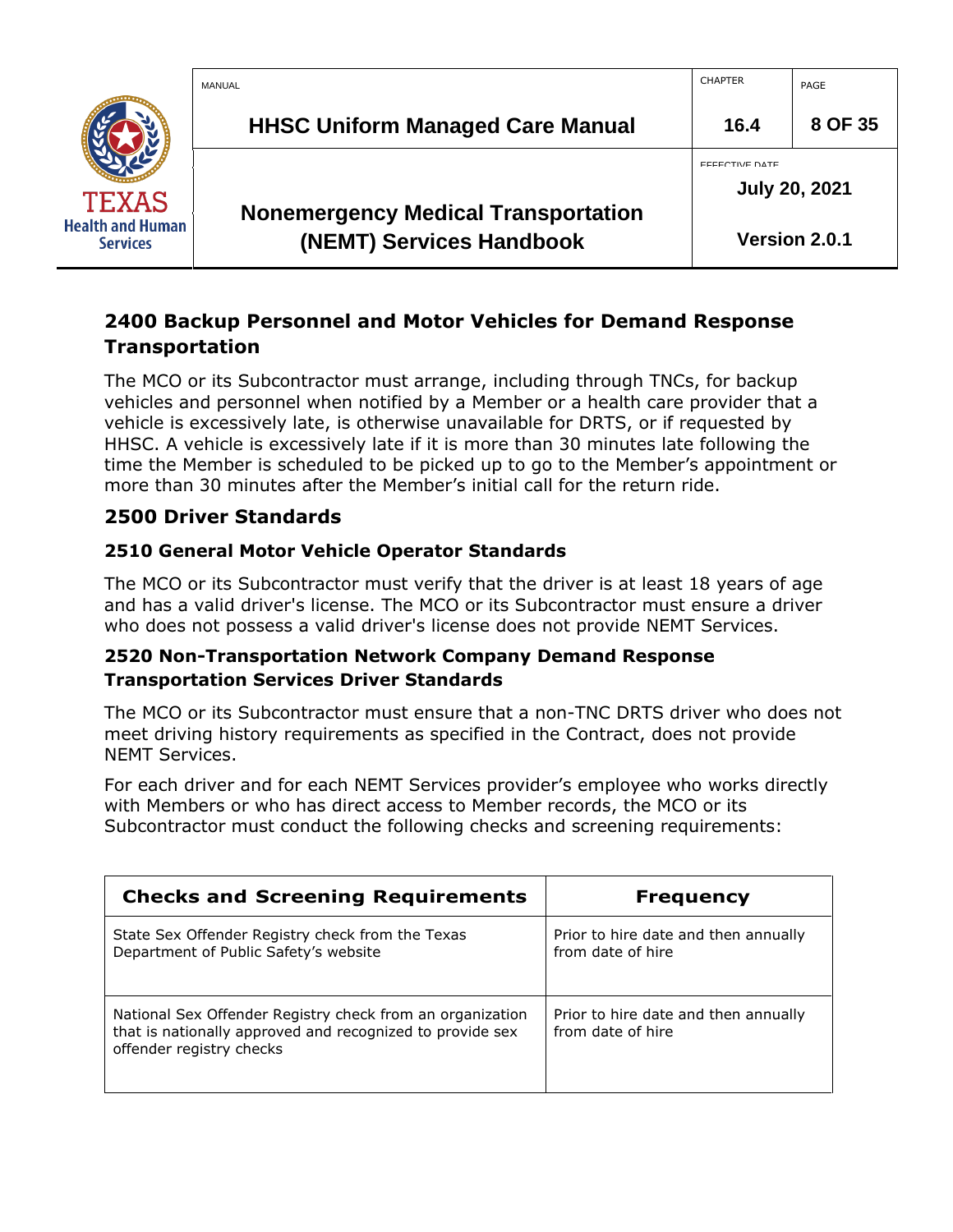|                                            | MANUAL                                                                 | <b>CHAPTER</b> | PAGE                 |
|--------------------------------------------|------------------------------------------------------------------------|----------------|----------------------|
|                                            | <b>HHSC Uniform Managed Care Manual</b>                                | 16.4           | 9 OF 35              |
| <b>TEXAS</b>                               |                                                                        | EFFECTIVE DATE | <b>July 20, 2021</b> |
| <b>Health and Human</b><br><b>Services</b> | <b>Nonemergency Medical Transportation</b><br>(NEMT) Services Handbook |                | Version 2.0.1        |

| <b>Checks and Screening Requirements</b>                                                                                                                                                                                                                                                                                                                                                                                                                 | <b>Frequency</b>                                                                                                            |
|----------------------------------------------------------------------------------------------------------------------------------------------------------------------------------------------------------------------------------------------------------------------------------------------------------------------------------------------------------------------------------------------------------------------------------------------------------|-----------------------------------------------------------------------------------------------------------------------------|
| Federal and State database screening requirements:<br>U.S. Department of Health and Human<br>Services-Office of Inspector General's List of<br>Excluded Individuals and Entities (LEIE)<br>(applies to TNCs and their drivers);<br>HHSC Inspector General exclusion list;<br>Texas Comptroller of Public Accounts' Vendor<br>Debarment List;<br>• Social Security Administration's Death Master<br>File;<br>• Excluded Parties List System (EPLS) on the | Prior to hire date and then annually<br>from date of hire, except for LEIE and<br>EPLS, which must be conducted<br>monthly. |
| System for Award Management (SAM)                                                                                                                                                                                                                                                                                                                                                                                                                        |                                                                                                                             |

The MCO or its Subcontractor must ensure that a driver whose name appears on any of the above registries or databases does not provide NEMT Services. The MCO or its Subcontractor must maintain evidence of screening requirements at the MCO's or its Subcontractor's headquarters. The MCO must ensure the proof of compliance with screening requirements is provided to HHSC upon request. The MCO or its Subcontractor must ensure NEMT Services providers or their employees and drivers do not provide NEMT Services under the Contract if the required checks and screening requirements are past due. The MCO or its Subcontractor must ensure a driver who does not meet criminal history requirements as specified in the Contract between HHSC and the MCO does not provide NEMT Services. Any services that are determined to have been provided by a person not eligible to provide services under the Contract will be subject to recoupment.

The MCO or its Subcontractor must ensure a state Computerized Criminal History (CCH) background check through the Texas Department of Public Safety's website and the national CCH background check from an organization that is nationally approved and recognized such as Professional Background Screening Association to provide criminal history background checks is conducted for each driver.

The MCO or its Subcontractor ensure a check is conducted of each driver's driving history through the motor vehicle report (MVR) maintained by the Department of Public Safety (DPS) under Ch. 521, Subchapter C, of the Texas Transportation Code.

When considering whether a driver is qualified to provide NEMT Services, the MCO or its Subcontractor must:

1. Ensure drivers do not have any convictions, including deferred adjudication, of driving while intoxicated or driving while under the influence of any substance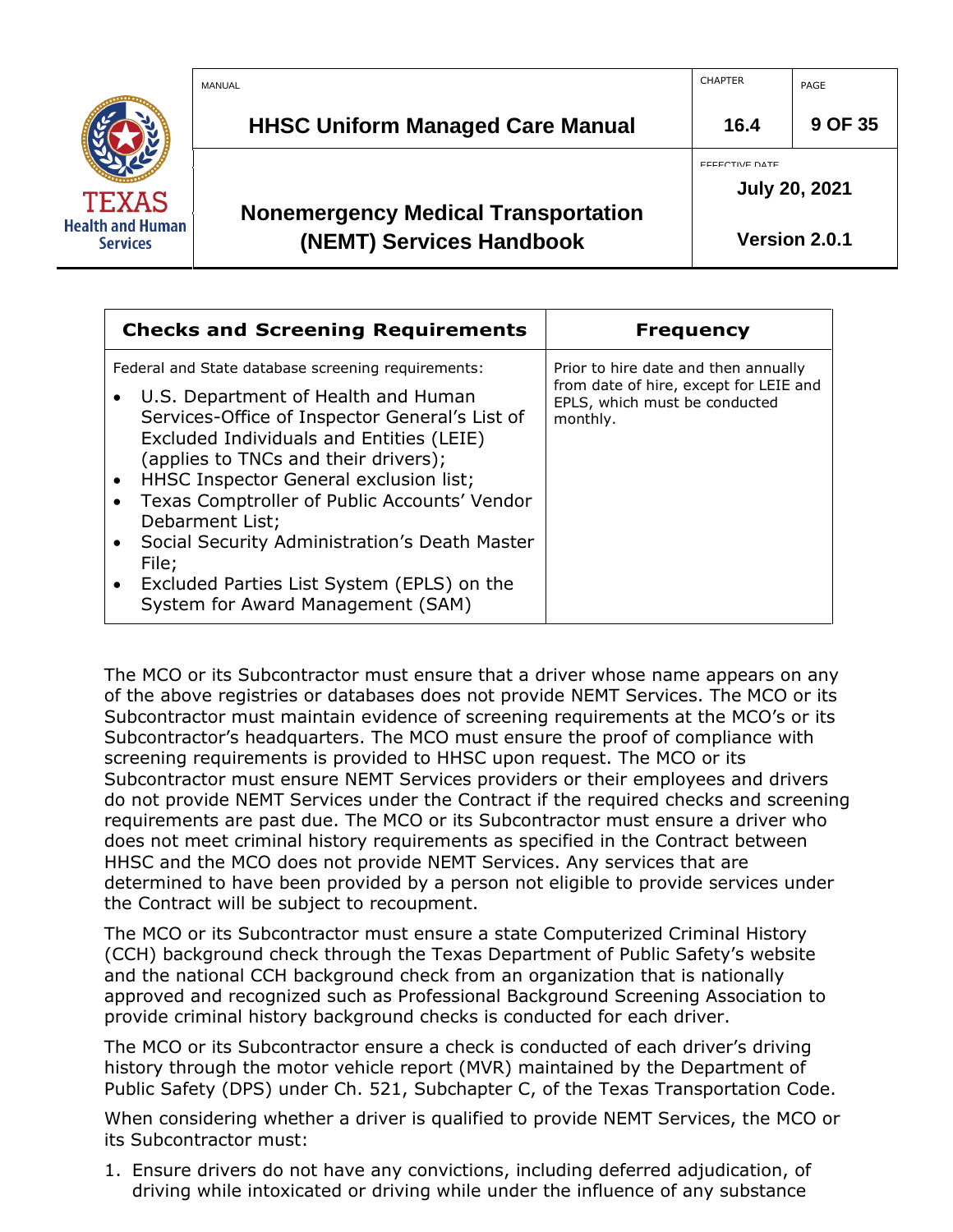|                                            | MANUAL                                                                 | <b>CHAPTER</b>                                | PAGE          |
|--------------------------------------------|------------------------------------------------------------------------|-----------------------------------------------|---------------|
|                                            | <b>HHSC Uniform Managed Care Manual</b>                                | 16.4                                          | 10 OF 35      |
| TEXAS                                      |                                                                        | <b>EFFECTIVE DATE</b><br><b>July 20, 2021</b> |               |
| <b>Health and Human</b><br><b>Services</b> | <b>Nonemergency Medical Transportation</b><br>(NEMT) Services Handbook |                                               | Version 2.0.1 |

within seven years prior to the initial hire date or any time after the hire date that may impair their ability to safely operate a motor vehicle.

- 2. Ensure drivers do not have more than one moving violation, as defined in Title 37 of Texas Administrative Code § 15.89, either on or off the job within a rolling 12 month period;
- 3. Ensure drivers do not have, at any time prior to or after date of hire, a felony or misdemeanor conviction for an act of abuse, neglect, or exploitation of children, the elderly, or persons with disabilities as defined in Texas Family Code Ch. 261 and Texas Human Resources Code Ch. 48;
- 4. Ensure drivers do not have, within seven years of the initial hire date or any time after the hire date, a felony or misdemeanor conviction for:
	- a) An offense under the Texas Penal Code, as amended, against: the person; the family; public order or decency; public health, safety, or morals; or property; or
	- b) An offense under Ch. 481 of the Texas Health and Safety Code (Texas Controlled Substances Act);
- 5. Ensure that drivers have not been convicted or found liable for an act prohibited by Ch. 36 of the Texas Human Resources Code (Medicaid Fraud Prevention).

The MCO or its Subcontractor must ensure that any driver who is convicted of any of these offenses after the hire date is immediately ineligible to provide NEMT Services for a period of seven years after the date of conviction.

The MCO or its Subcontractor must implement and maintain a drug and alcohol testing program in accordance with Federal regulations 49 C.F.R Part 40 and Part 655, that prohibits use of any substance that may impair the operation of the motor vehicle by the driver.

The MCO or its Subcontractor must require NEMT Services providers to notify the MCO or its Subcontractor in writing, within ten Business Days, of a criminal conviction (felony or misdemeanor, including deferred adjudication), pending felony charge, or placement on the national or state sex offender registry of any driver or any provider employee who works directly with Members or has access to Member records.

HHSC will recoup payment from the MCO for any NEMT Services that are determined by the state or a federal governmental entity to have been provided by a driver not eligible to provide NEMT Services.

## <span id="page-9-0"></span>**2530 Transportation Network Company Driver Standards**

Prior to permitting a TNC driver to serve a Member, the MCO or its Subcontractor must verify that any driver providing or seeking to provide DRTS through a TNC meets the requirements in Texas Occupations Code § 2402.107. The MCO or its Subcontractor must not permit NEMT Services to be provided by individuals who do not meet the requirements of Tex. Occ. Code 2402.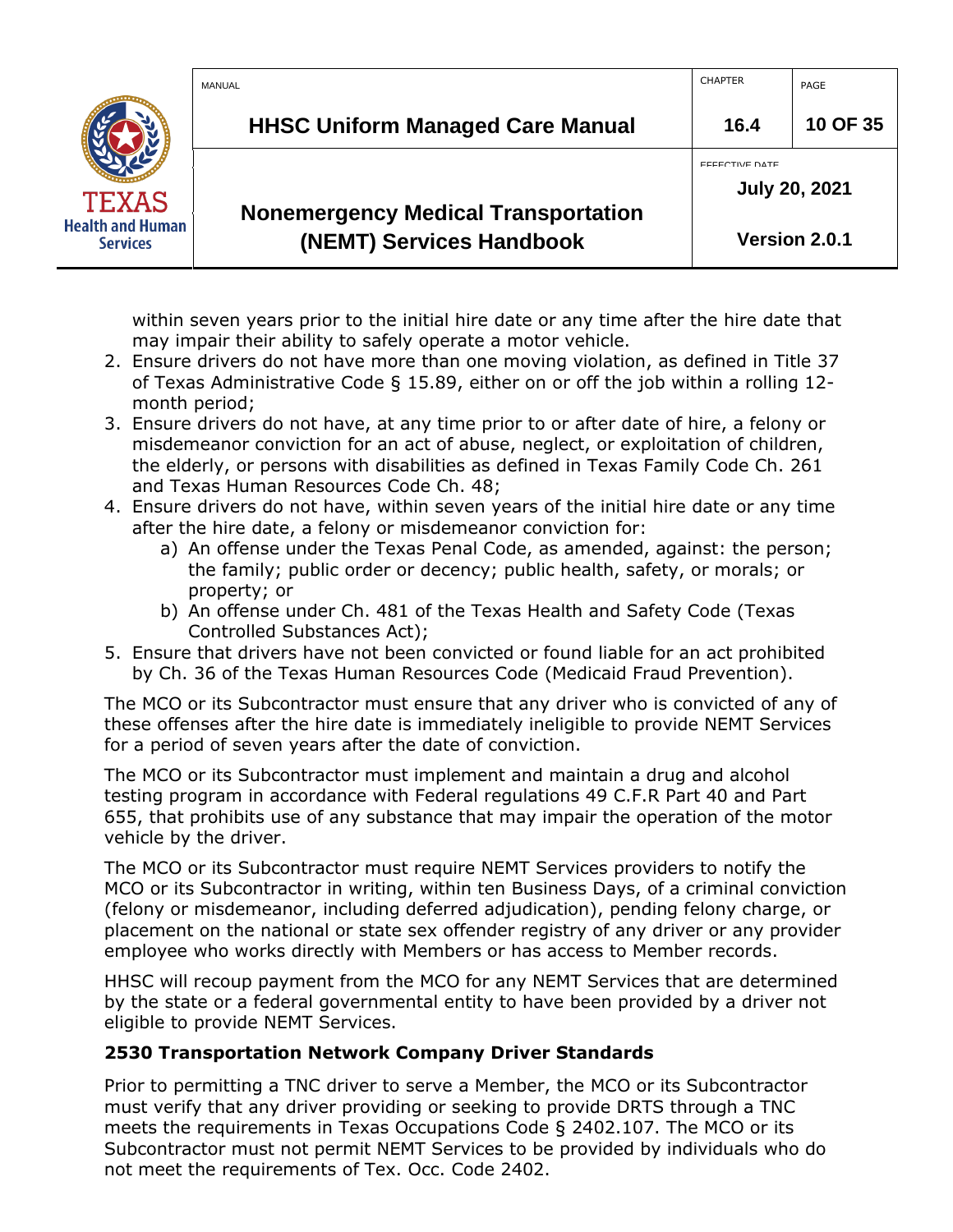|                                            | MANUAL                                                                 | <b>CHAPTER</b>                                | PAGE          |
|--------------------------------------------|------------------------------------------------------------------------|-----------------------------------------------|---------------|
|                                            | <b>HHSC Uniform Managed Care Manual</b>                                | 16.4                                          | 11 OF 35      |
| <b>TEXAS</b>                               |                                                                        | <b>EFFECTIVE DATE</b><br><b>July 20, 2021</b> |               |
| <b>Health and Human</b><br><b>Services</b> | <b>Nonemergency Medical Transportation</b><br>(NEMT) Services Handbook |                                               | Version 2.0.1 |

For each driver in the network of a TNC, the MCO or its Subcontractor must also conduct or require a TNC to report the results of conducting monthly screenings against the U.S. Department of Health and Human Services-Office of Inspector General's List of Excluded Individuals and Entities (LEIE). The MCO or its Subcontractor must not permit a TNC driver to provide NEMT Services if the screening requirements are past due.

The MCO or its Subcontractor must ensure TNCs follow the Intoxicating Substance Policy as outlined in Texas Occupations Code § 2402.106. The MCO or its Subcontractor must ensure use of any substance that may impair the operation of the motor vehicle by the driver is prohibited.

Any NEMT Services that are determined to have been provided by a driver not eligible to provide NEMT Services will be subject to recoupment.

#### <span id="page-10-0"></span>**2540 Individual Transportation Participant Motor Vehicle Operator Standards**

The MCO or its Subcontractor must ensure that a potential ITP has submitted a complete ITP application to the MCO or its Subcontractor. The MCO or its Subcontractor must ensure all ITPs have a current driver's license, current vehicle insurance, current vehicle inspection, and current vehicle license tags. In addition, the MCO or its Subcontractor must ensure that an ITP applying to receive mileage reimbursement for transporting a Member other than himself or herself or a family member meets the requirements in Section 2520 of this Handbook.

#### <span id="page-10-1"></span>**2550 Motor Vehicle Operator Conduct Standards**

The MCO or its Subcontractor must ensure a driver providing NEMT Services does not:

- Use, consume, or be under the influence of alcohol, narcotics, prescribed medication, or illegal drugs that impair the driver's ability to perform while on duty;
- Use tobacco products, including electronic cigarettes and related materials, in the presence of any Member while providing NEMT Services;
- Touch any Member except as appropriate and necessary to assist the Member or NEMT Attendant into or out of the vehicle, into a seat, and to secure the seatbelt when the Member requests assistance, or as necessary to render first aid or assistance for which the driver has been trained;
- Wear any type of headphones or earphones while delivering NEMT Services;
- Solicit or accept money, goods, or additional business from Members;
- Use a cell phone or texting device while driving for any purpose other than for directions relating to the NEMT Services being provided at that time;
- Eat or drink while in the vehicle, other than a personal vehicle, while providing NEMT Services; and
- Install or secure a child safety seat for the Member.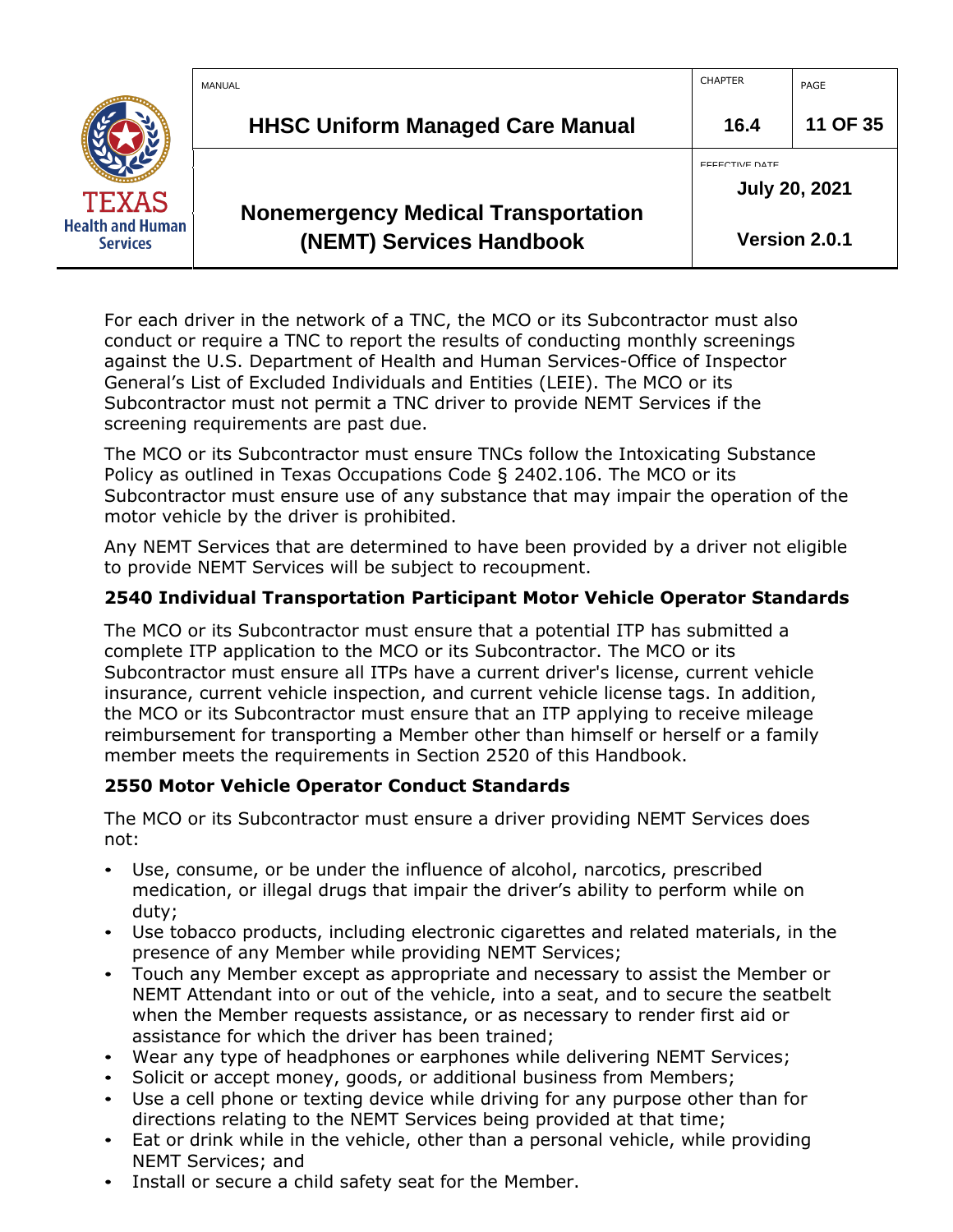|                                            | MANUAL                                                                 | <b>CHAPTER</b>                                | PAGE          |
|--------------------------------------------|------------------------------------------------------------------------|-----------------------------------------------|---------------|
|                                            | <b>HHSC Uniform Managed Care Manual</b>                                | 16.4                                          | 12 OF 35      |
| <b>TEXAS</b>                               |                                                                        | <b>EFFECTIVE DATE</b><br><b>July 20, 2021</b> |               |
| <b>Health and Human</b><br><b>Services</b> | <b>Nonemergency Medical Transportation</b><br>(NEMT) Services Handbook |                                               | Version 2.0.1 |

The MCO or its Subcontractor must require a driver to:

- Exit the vehicle to open and close vehicle doors when Members enter or exit the vehicle and aid the Member entering or exiting the vehicle. These requirements do not apply to TNC drivers;
- Identify himself or herself to the Member and announce to the Member his or her presence at the specified pick-up location;
- Assist the Member in the process of being seated, including fastening of the seat belts, when the Member or NEMT Attendant requests assistance. Assistance does not include installing or securing child safety seats. These requirements do not apply to TNC drivers;
- Prior to beginning to drive the vehicle, confirm that wheelchairs are properly secured, and that Members are properly seat-belted, secured, or restrained in their wheelchairs;
- Meet federal guidelines for HIPAA compliance by keeping all Member protected health information confidential.
- Observe and ensure passengers observe Texas safety belt laws at all times during the delivery of NEMT Services;
- Provide verbal directions to Members as needed to assist them with entering and exiting the vehicle; and
- Provide physical assistance to Members by assisting with their use of wheelchair lifts or ramps to enter or exit the vehicle. Such assistance includes stowage of mobility aids and folding wheelchairs but not a Member's personal items;
- Notify the MCO or its Subcontractor or provider immediately of a late arrival, so contact can be made with the health care provider to advise of the late arrival and to confirm the health care provider can still see the Member.

The MCO or its Subcontractor must require the driver, when picking up the Member to transport him or her to the health care appointment or home from the heath care appointment, to inform the Member that the ride has arrived and must wait at least ten minutes after the scheduled pick-up time before declaring the trip a Member no show. All cancellations, Member or Provider no shows, or rescheduled trips must be documented by the NEMT Services provider, whether the change is requested by the Member, the MCO or its Subcontractor, or the NEMT Services provider.

## <span id="page-11-0"></span>**2560 Training Requirements**

This section does not apply to TNCs.

In addition to the training requirements outlined in the Contract, the MCO is responsible for ensuring its staff or its Subcontractor's staff, NEMT Services provider staff, and DRTS drivers complete the NEMT-specific training outlined in Appendix II and any additional training HHSC determines to be necessary.

The MCO or its subcontractor must require DRTS providers to maintain a list of drivers that includes the driver's: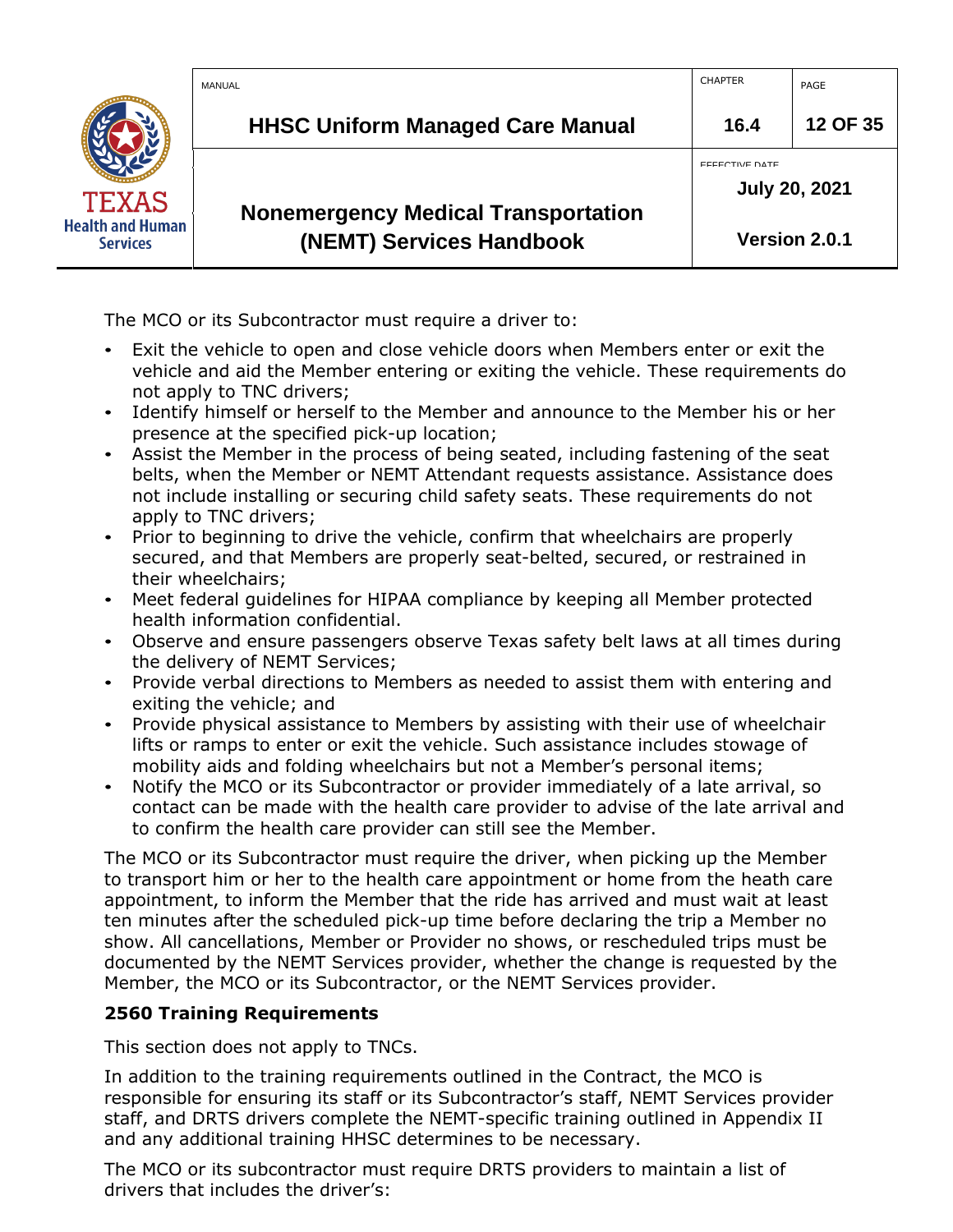|                                            | MANUAL                                                                 | <b>CHAPTER</b>                                | PAGE          |
|--------------------------------------------|------------------------------------------------------------------------|-----------------------------------------------|---------------|
|                                            | <b>HHSC Uniform Managed Care Manual</b>                                | 16.4                                          | 13 OF 35      |
| <b>TEXAS</b>                               |                                                                        | <b>EFFECTIVE DATE</b><br><b>July 20, 2021</b> |               |
| <b>Health and Human</b><br><b>Services</b> | <b>Nonemergency Medical Transportation</b><br>(NEMT) Services Handbook |                                               | Version 2.0.1 |

- Legal name;
- Driver's license number;
- Date hired and terminated; and
- Trainings successfully completed, including effective dates and renewal dates.

## <span id="page-12-0"></span>**2600 Vehicle Standards**

## <span id="page-12-1"></span>**2610 All Vehicles**

All vehicles must meet or exceed warranty and component standards for both state and federal safety mechanical operating and maintenance standards.

## <span id="page-12-2"></span>**2620 Demand Response Transportation Services Provider-owned Vehicles**

This section does not apply to TNCs or ITPs.

Vehicles must be identified with the provider name and vehicle number using letters that are at least six inches in height. Vehicles also must display a "How is my driving?" sticker with a phone number that may be used by the public to report the behavior of the driver.

Vehicles must be equipped with:

- Functioning, clean, and accessible seat belts for each passenger seat position that must be stored off the floor when not in use;
- An operating speedometer and odometer;
- Working interior lights within the passenger compartment;
- Adequate interior sidewall padding and ceiling covering;
- Two exterior rear-view mirrors, one on each side of the vehicle;
- An interior mirror, which should be used for monitoring the passenger compartment;
- A clean interior and exterior free of broken mirrors or windows, excessive grime, rust, chipped paint, and major dents;
- A functional fire extinguisher secured within reach of the driver and visible to passengers;
- A first aid kit, which must include, at minimum, latex gloves, hazardous waste disposal bags, scrub brush, disinfectant, personal protective equipment, and deodorizer;
- Working heating and cooling systems adequate for the heating, cooling, and ventilation needs of both the driver and the passengers;
- Signage posted within the vehicle that reads:

*No Smoking, Eating, or Drinking.*

*All passengers must wear seat belts.*

*Weapons Prohibited.*

• Operational windows;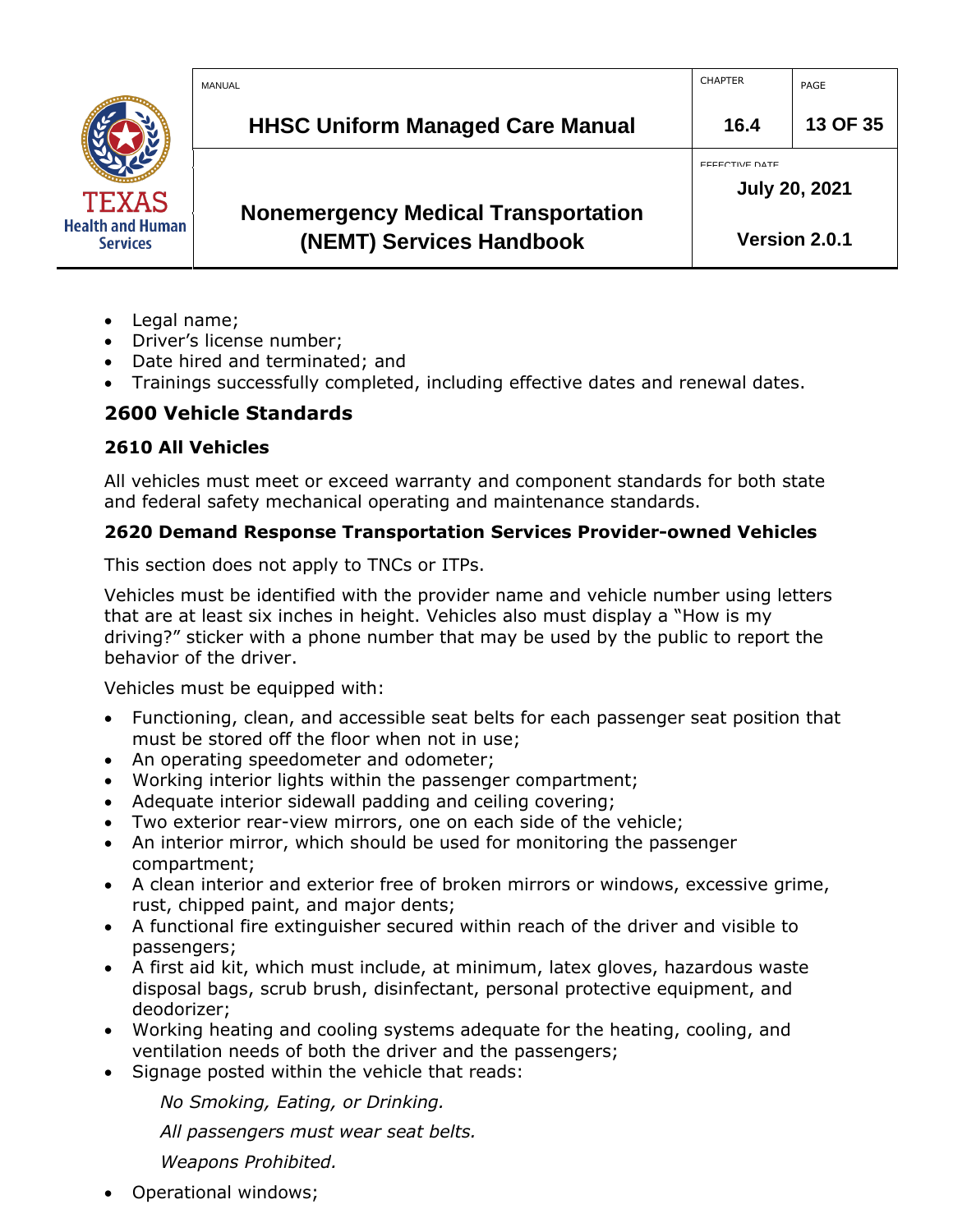|                                            | MANUAL                                                                 | <b>CHAPTER</b> | PAGE                 |
|--------------------------------------------|------------------------------------------------------------------------|----------------|----------------------|
|                                            | <b>HHSC Uniform Managed Care Manual</b>                                | 16.4           | 14 OF 35             |
| <b>TEXAS</b>                               |                                                                        | EFFECTIVE DATE | <b>July 20, 2021</b> |
| <b>Health and Human</b><br><b>Services</b> | <b>Nonemergency Medical Transportation</b><br>(NEMT) Services Handbook |                | Version 2.0.1        |

- A retractable step or a step-stool to aid in passenger boarding if the vehicle is not already equipped with a running board or similar device. The driver may not use milk crates or similar makeshift step stool configurations as a step stool;
- Three portable triangular reflectors mounted on stands. Use of flares or similar substitutes are prohibited; and
- A vehicle information packet in each vehicle used to provide NEMT Services to include, at a minimum:
	- o Evidence of vehicle registration and inspection;
	- o Copy of vehicle insurance card;
	- o Accident and Incident procedures and forms; and
	- $\circ$  A map of the Service Area with sufficient detail to locate Members and health care facilities. Voice activated navigation is allowed.

In addition, any vehicle communication systems, Mobile Data Terminals (MDT), and vehicle cameras must be maintained in operable condition at all times and in accordance with manufacturer's recommended maintenance procedures as well as with applicable federal and state laws, rules, and regulations.

Vehicles receiving two substantiated Complaints from Members, NEMT Attendants, or health care providers, concerning cleanliness, temperature deficiencies, or other deficiencies within a 10-Day period may not be used in the provision of DRTS. The MCO or its Subcontractor must document appropriate corrective actions taken to address all deficiencies before a vehicle is cleared to provide DRTS. All corrective actions taken on a vehicle and all supporting documentation, must be maintained for each vehicle's permanent record.

## <span id="page-13-0"></span>**2630 Demand Response Transportation Services Provider-owned Motor Vehicle Registration Information**

This section does not apply to TNCs or ITPs.

The MCO or its Subcontractor must maintain, or require its providers to maintain, the following records and related information for each vehicle in the MCO's or Subcontractor's transportation network:

- Manufacturer, model, and model year;
- VIN and vehicle fleet number, if any;
- Type of vehicle (e.g. sedan, minibus, wheelchair van);
- License plate number;
- Insurance certifications;
- Texas Department of Motor Vehicles (DMV)–issued registration;
- Special equipment (lift, ramp, etc.);
- Communication device installed, if any (e.g., two-way radio, Citizens Band Radio (CB), MDT);
- Navigation system installed, if any;
- Description of inspection activity and date (e.g., verification that vehicle meets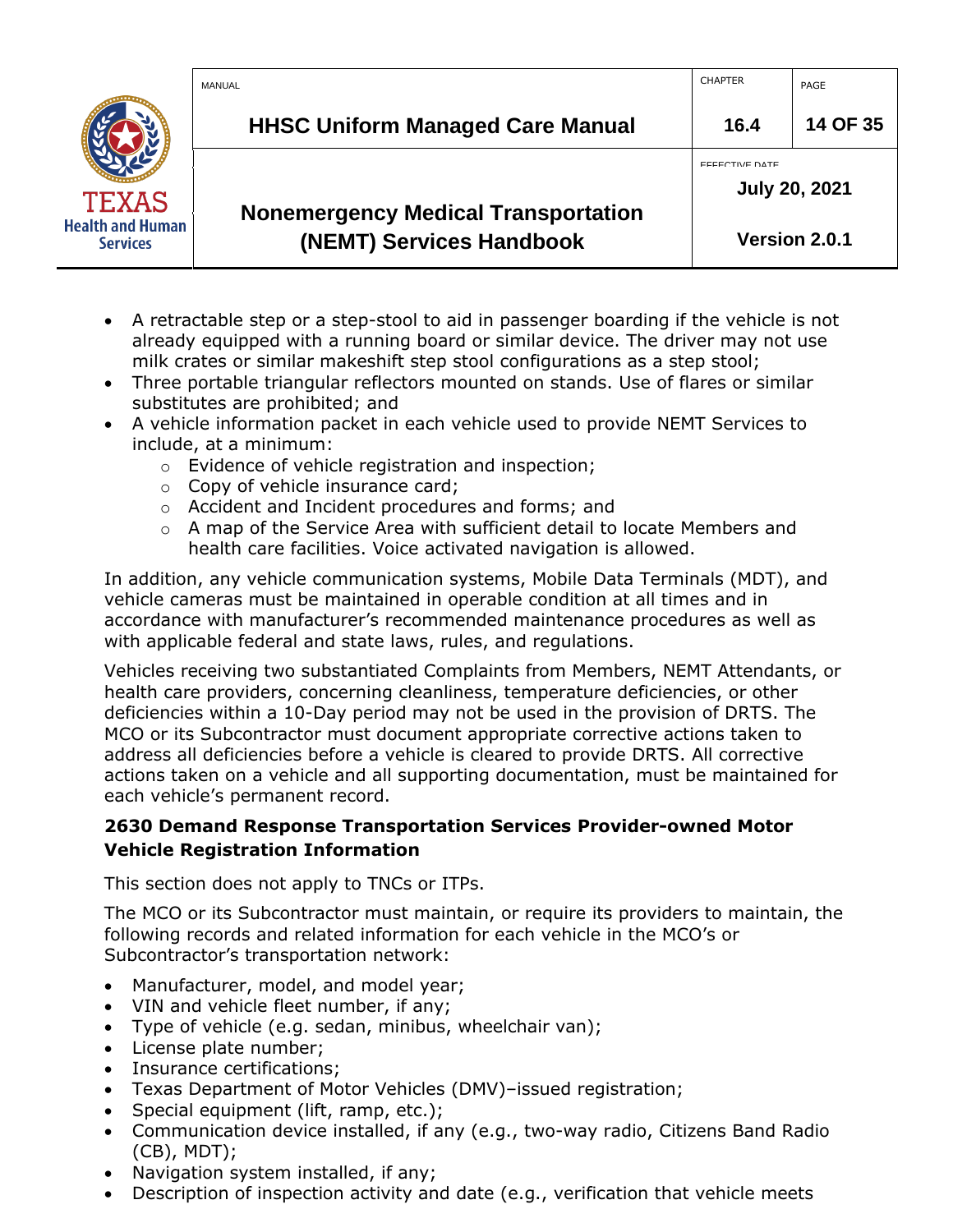|                                            | MANUAL                                                                 | <b>CHAPTER</b>                                | PAGE     |
|--------------------------------------------|------------------------------------------------------------------------|-----------------------------------------------|----------|
|                                            | <b>HHSC Uniform Managed Care Manual</b>                                | 16.4                                          | 15 OF 35 |
| <b>TEXAS</b>                               |                                                                        | <b>EFFECTIVE DATE</b><br><b>July 20, 2021</b> |          |
| <b>Health and Human</b><br><b>Services</b> | <b>Nonemergency Medical Transportation</b><br>(NEMT) Services Handbook | Version 2.0.1                                 |          |

vehicle requirements, inspection of equipment such as brakes, tire tread, turn signals, horn, seat belts, air conditioning/heating, etc.);

- History of all vehicle inspections; and
- Maintenance records for each vehicle used to transport Members for the term of the Contract.

This information must be provided to HHSC upon request.

## <span id="page-14-0"></span>**3000 Service Delivery**

The MCO or its Subcontractor may develop its own process for assessing, approving, arranging, and coordinating NEMT Services. The process must comply with all Contract requirements.

When Scheduling trips, the NEMT Services call center must record the medical appointment date and time to ensure the Member will arrive at his or her Destination at least 15 minutes, but no more than one hour (unless requested by the Member), prior to the scheduled appointment time. If the Member's appointment is the first or last of the day for a provider, the trip must be scheduled to ensure the Member will not be dropped off more than 15 minutes prior to or picked up more than 15 minutes after the health care provider's scheduled operating hours. Members must be informed of the timeframes required for pick-up and drop-off.

Shared ride trips must be scheduled in a manner that ensures a Member does not remain in the vehicle for more than one hour longer than the average travel time for direct transportation of that Member. The Member must be picked up after his or her Health Care Service within one hour of requesting the return trip. This does not apply to trips for hospital discharge, which allow up to three hours waiting time.

If a Member requires a child safety seat for the trip and does not have one at the time of pick-up or the parent is unable to install the child safety seat, the trip must be cancelled and recorded as a "Member no show".

## <span id="page-14-1"></span>**3100 NEMT Services**

## *Demand Response Transportation Services (DRTS)*

When Fixed Route Transportation or Mass Transit is not available or does not meet the Member's medical needs, the MCO or its Subcontractor must offer and arrange DRTS to the Member and, as applicable, to his or her NEMT Attendant. DRTS includes Prearranged Rides, including NMT Services, and Add-on Trips. The MCO or its Subcontractor must provide DRTS using the most cost-effective and cost-efficient method of delivery that allows the Member to meet his or her health care needs.

The MCO or its Subcontractor may use TNCs to provide all DRTS, including NMT Services, but only TNCs may provide NMT Services. If a TNC is not available, or the use of a TNC is not medically appropriate for a Member or the most cost-effective way to provide DRTS, the MCO or its Subcontractor must approve DRTS using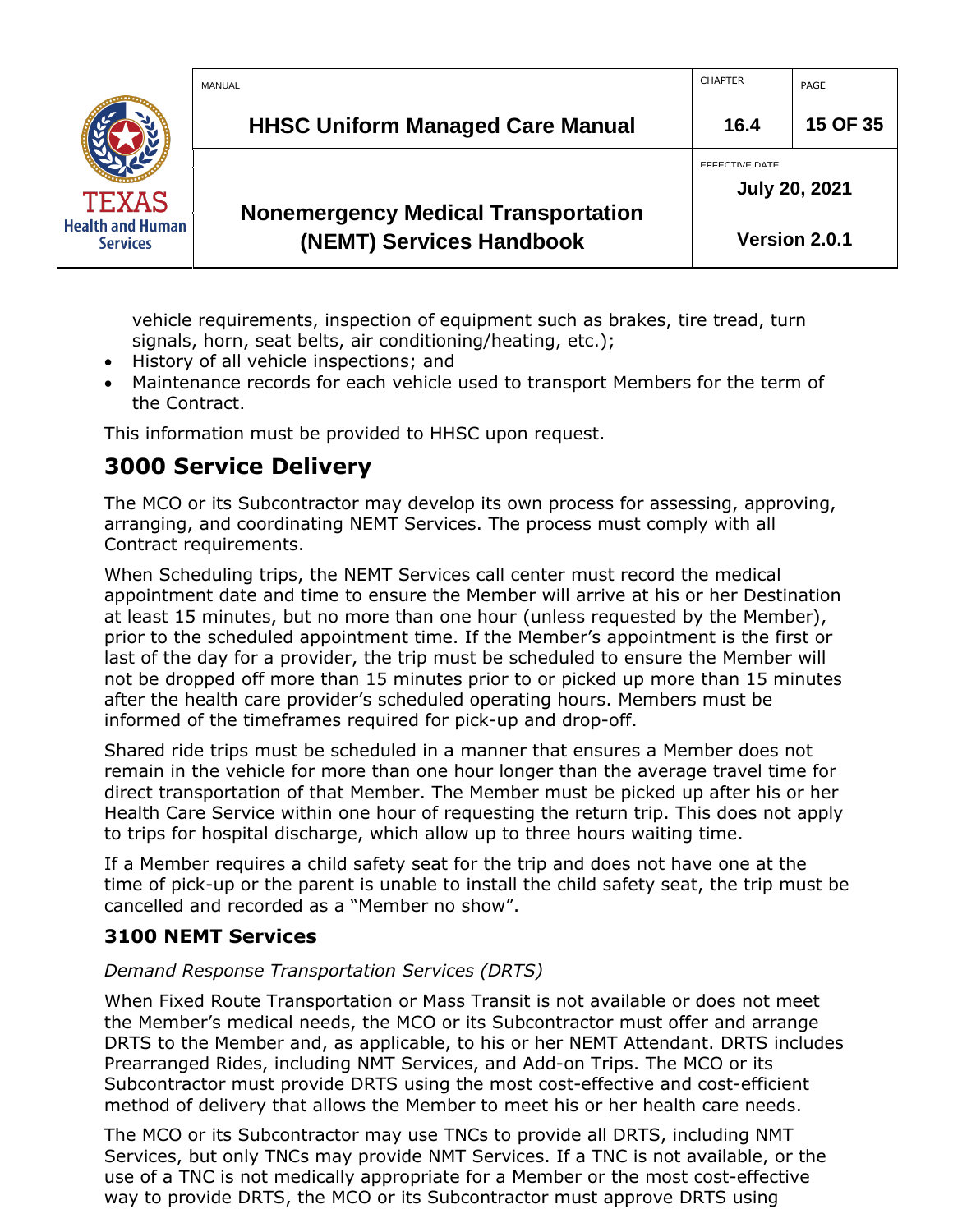|                                            | MANUAL                                                                 | <b>CHAPTER</b>                                | PAGE          |
|--------------------------------------------|------------------------------------------------------------------------|-----------------------------------------------|---------------|
|                                            | <b>HHSC Uniform Managed Care Manual</b>                                | 16.4                                          | 16 OF 35      |
| <b>TEXAS</b>                               |                                                                        | <b>FFFECTIVE DATE</b><br><b>July 20, 2021</b> |               |
| <b>Health and Human</b><br><b>Services</b> | <b>Nonemergency Medical Transportation</b><br>(NEMT) Services Handbook |                                               | Version 2.0.1 |

another provider type. This includes providing DRTS with less than 48 hours' notice if the request is related to a pharmacy visit, treatment for an urgent condition, or hospital discharge.

DRTS must be confirmed with Members 24 hours prior to the pick-up date and time, except for Add-on Trips, NMT Services, and hospital discharge trips. This confirmation may be made via phone, text, or another platform made available to the Member by the MCO or its Subcontractor. Members must not be contacted after 9 p.m. local time. The DRTS provider must maintain documentation of this contact.

#### *Mass Transit*

Mass transit tickets (e.g., monthly pass, tickets, tokens, and transfers), are provided for Members to use Fixed Route Transportation. Approval of Mass Transit NEMT Services must be provided in accordance with the Contract and this Handbook.

When determining if Mass Transit is an appropriate mode of transportation for a Member, the MCO or its Subcontractor must consider:

- distance from Member's home to the Fixed Route Transportation stop and the distance from the scheduled stops to the location of the Member's appointment (must not be more than one-quarter mile from Member's home or the location of the Health Care Service);
- Member age or any physical or cognitive conditions that might make Mass Transit difficult;
- weather conditions; and
- other pertinent factors as determined by the MCO or its Subcontractor.

The MCO or its Subcontractor may accept a Member's self-declared mobility or other limitation as a reason to initially determine that Mass Transit is not an appropriate mode of transportation for the Member. Before approving a subsequent trip using an alternative to otherwise available Mass Transit, the MCO or its Subcontractor must obtain documentation from a healthcare provider of the Member's mobility or other limitation and keep such documentation on file. If the MCO or its Subcontractor already has documentation of an allowable mobility or other limitation on file, additional documentation is not required.

Mass transit tickets must be received by the Member prior to the Member's appointment.

#### *Individual Transportation Participant Services*

Individual Transportation Participant (ITP) services provide mileage reimbursement to individuals who drive a Member to a Health Care Service. Individuals who provide ITP services are referred to as "ITPs." ITPs must enter into a participation agreement with the MCO or its Subcontractor. There are two types of ITPs, ITP-Self and ITP-Other. ITP-Self includes a Member or his or her family members who are reimbursed for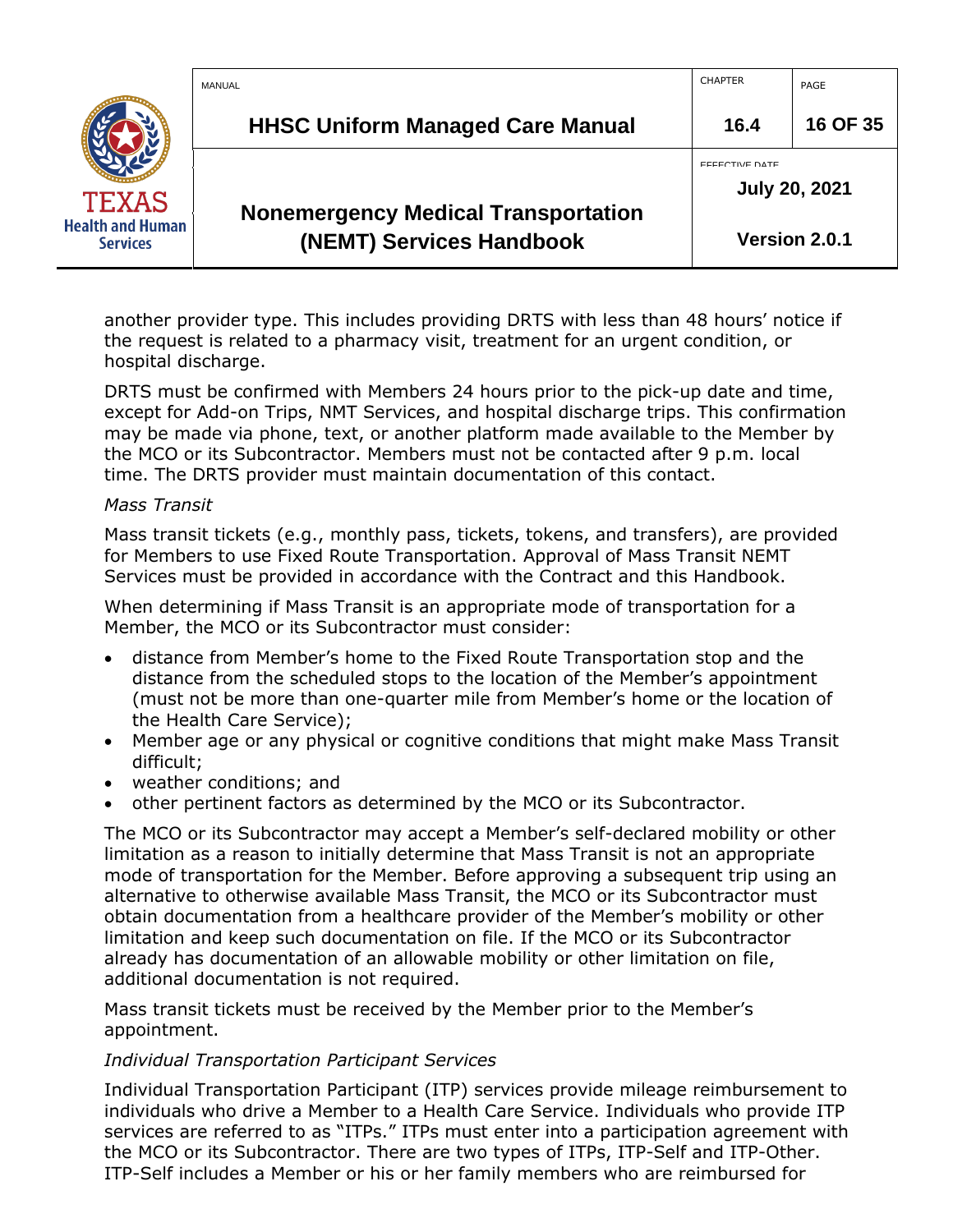|                                            | MANUAL                                                                 | <b>CHAPTER</b>                                | PAGE          |
|--------------------------------------------|------------------------------------------------------------------------|-----------------------------------------------|---------------|
|                                            | <b>HHSC Uniform Managed Care Manual</b>                                | 16.4                                          | 17 OF 35      |
| <b>TEXAS</b>                               |                                                                        | <b>FFFECTIVE DATE</b><br><b>July 20, 2021</b> |               |
| <b>Health and Human</b><br><b>Services</b> | <b>Nonemergency Medical Transportation</b><br>(NEMT) Services Handbook |                                               | Version 2.0.1 |

transporting the Member. ITP-Other includes non-family members, such as neighbors or friends, who are reimbursed for transporting a Member.

To provide services as either an ITP-Self or ITP-Other, an individual must have a current driver's license, current vehicle insurance and inspection, and current vehicle license tags.

The MCO or its Subcontractor must calculate the mileage for transportation provided by an ITP and reimburse for the mileage at the rate established by HHSC. The MCO or its Subcontractor must approve the use of Advanced Funds if the ITP does not have funds to purchase fuel prior to the trip and is transporting a Member age 20 or younger.

#### *Meals and Lodging*

The MCO or its Subcontractor must provide meals and Lodging to Members age 20 or younger in accordance with the Contract and this Handbook. Meals and Lodging must be approved for an NEMT Attendant unless the NEMT Attendant is a service animal. The MCO or its Subcontractor is responsible for assisting the Member in arranging free or low-cost Lodging options, such as the Ronald McDonald House, if such assistance is necessary for the Member to access Health Care Services.

The MCO or its Subcontractor may use Advanced Funds to ensure NEMT Services, including meals and Lodging, are available to eligible Members if needed to access Health Care Services. If the MCO or its Subcontractor has contracts with providers of meals or Lodging, reimbursement through those processes should be used when appropriate.

#### *Advanced Funds*

Advanced Funds are intended to pay for NEMT Services such as meals, lodging, and fuel for ITPs, in circumstances in which the Member requires these funds in advance to access Health Care Services. The MCO or its Subcontractor may also approve Advanced Funds for airline tickets, taxicab fare, commercial bus tickets, toll charges, and parking fees if the MCO or its Subcontractor determines it is in the best interest of the Member or if providing Advanced Funds is more cost-effective than other NEMT Services. The MCO or its Subcontractor must not approve Advanced Funds to purchase NEMT Services if there are other options available, such as mileage reimbursement or direct payment by the MCO or its Subcontractor to an NEMT Services provider.

Advanced Funds are allowable only for Members age 20 and younger and, if applicable, his or her NEMT Attendant(s).

The MCO or its Subcontractor must ensure that any fees, such as administrative fees, check cashing fees, or processing fees, are not incurred by the Member or his or her NEMT Attendant or deducted from the benefit amount. The MCO or its Subcontractor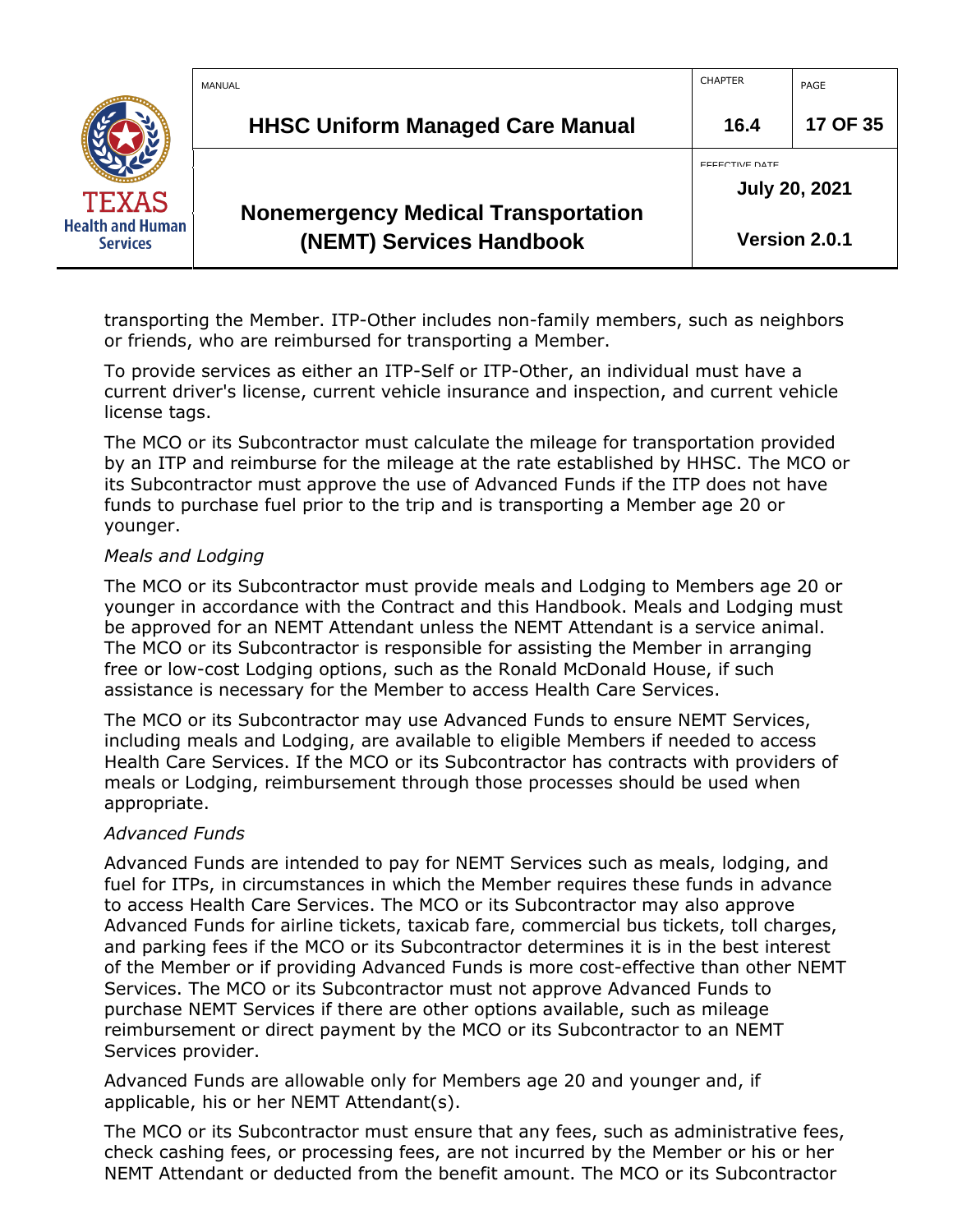|                                            | MANUAL                                                                 | <b>CHAPTER</b>                                | PAGE          |
|--------------------------------------------|------------------------------------------------------------------------|-----------------------------------------------|---------------|
|                                            | <b>HHSC Uniform Managed Care Manual</b>                                | 16.4                                          | 18 OF 35      |
| <b>TEXAS</b>                               |                                                                        | <b>FFFECTIVE DATE</b><br><b>July 20, 2021</b> |               |
| <b>Health and Human</b><br><b>Services</b> | <b>Nonemergency Medical Transportation</b><br>(NEMT) Services Handbook |                                               | Version 2.0.1 |

must have policies and procedures, including how fees will be avoided, demonstrating how Advanced Funds will be disbursed to Members before the appointment date.

The MCO or its Subcontractor must obtain evidence of how Advanced Funds were used to reconcile what was spent against the Advanced Funds allocation. If the Member paid more out of pocket for eligible expenses, then the MCO or its Subcontractor must reimburse the difference. Likewise, if receipts total less than the Advanced Funds allocation, then the Member is required to reimburse the difference. If the trip for which Advanced Funds were provided does not occur, the Member must pay back the funds. The MCO or its Subcontractor's follow-up options include issuing a demand letter to the Member, withholding part or all future distributions of advance funds or reimbursements (i.e., applying an offset), or reporting the debt to a collection agency.

#### *Out-of-State Transportation*

The MCO or its Subcontractor must approve out-of-state transportation without additional charge to the Member or HHSC to both bordering and non-bordering states if the Health Care Service must be provided out-of-state as verified by the MCO's Medical Director. This includes services approved under a single case agreement.

The MCO or its Subcontractor must provide transport to contiguous counties or bordering counties in adjoining states (Louisiana, Arkansas, Oklahoma, and New Mexico) that are within 50 miles of the Texas border, if it is the customary or general practice of Members living in counties bordering other states to obtain services from the out-of-state provider.

#### *Commercial Airline Transportation Services*

The MCO or its Subcontractor is responsible for arranging commercial airline transportation services for the Member and, if applicable, his or her NEMT Attendant(s) when it is the most cost-effective option to meet the Member's medical needs. The MCO or its Subcontractor must:

- maintain approval documentation;
- ensure arrangements for medical equipment or supplies such as oxygen or saline are made during Scheduling and before the dates of departure to and from the Health Care Service, if the need is documented by the health care provider; and
- choose a flight that reduces the number of transfers and travel time and has departure and arrival times based on the medical needs of the Member.

## <span id="page-17-0"></span>**3110 NEMT Services for Members with Dual Eligibility**

The Medicaid State Plan permits NEMT Services to be provided to Members who are dually eligible. NEMT Services may be used to travel to any Health Care Service, including wrap services as defined in the Contract (Medicaid Wrap-Around Services). In addition, NEMT Services may be used to travel to a service being reimbursed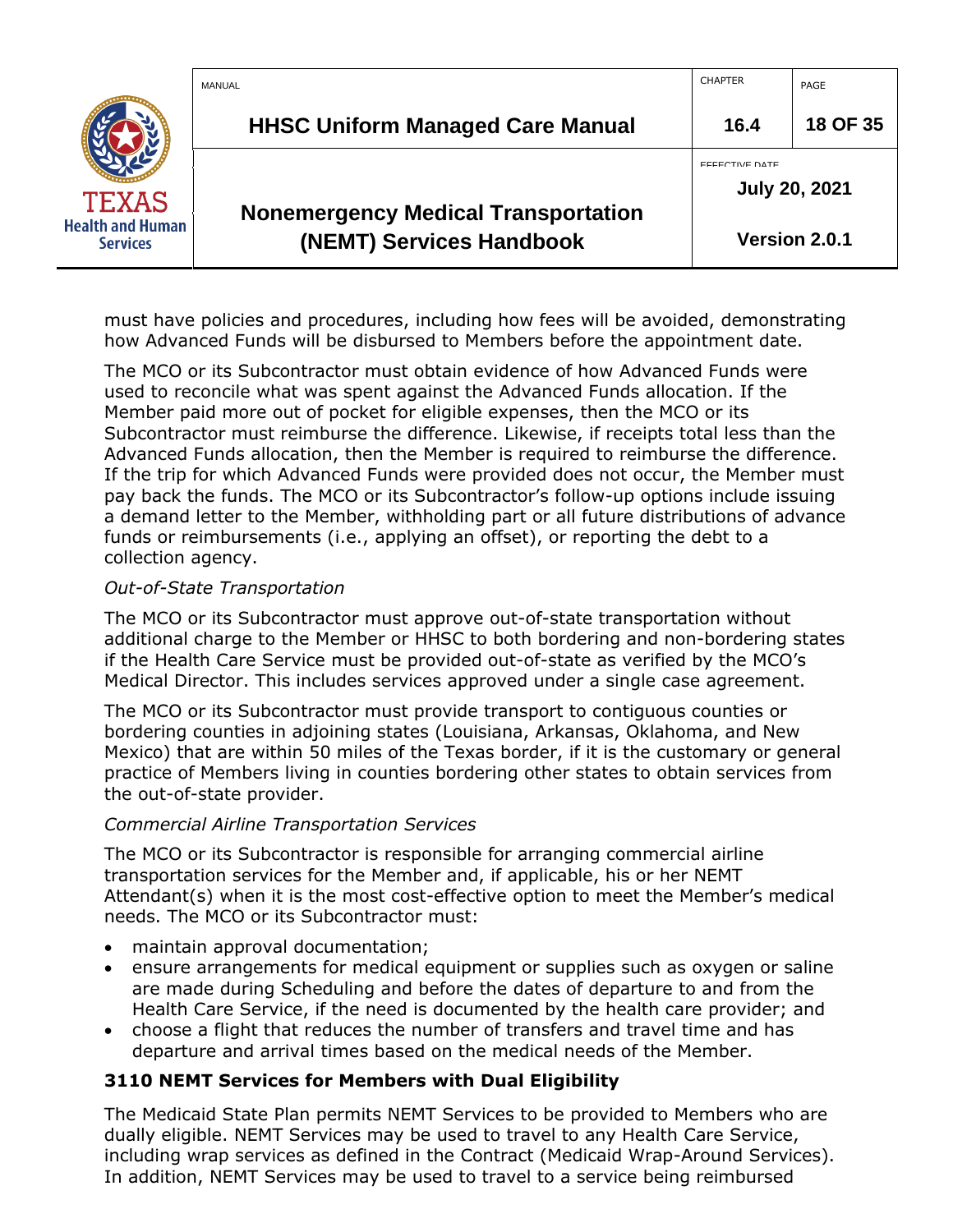|                                            | MANUAL                                                                 | <b>CHAPTER</b>                                | PAGE     |
|--------------------------------------------|------------------------------------------------------------------------|-----------------------------------------------|----------|
|                                            | <b>HHSC Uniform Managed Care Manual</b>                                | 16.4                                          | 19 OF 35 |
| <b>TEXAS</b>                               |                                                                        | <b>EFFECTIVE DATE</b><br><b>July 20, 2021</b> |          |
| <b>Health and Human</b><br><b>Services</b> | <b>Nonemergency Medical Transportation</b><br>(NEMT) Services Handbook | Version 2.0.1                                 |          |

through Medicare for which a Medicaid copay is required. There is no equivalent Medicare service that must be exhausted before NEMT Services may be used.

#### <span id="page-18-0"></span>**3120 Service Limitations**

NEMT Services may not be used for the following:

- transportation to or from a Day Activity Health Services facility, an Assisted living Facility, or state institution, or in conjunction with a Medicaid service for which the reimbursement rate includes transportation.
- transportation to or from a nursing facility except for transportation to or from dialysis or discharge home.
- transportation of a Member without an NEMT Attendant if documentation is on file stating the Member requires an NEMT Attendant during transportation.

The MCO or its Subcontractor must develop a policy with input from its Medical Director on how to safely transport Members who have or suspect they have a contagious illness. If the policy is developed by the Subcontractor, it must be approved by the MCO Medical Director.

## <span id="page-18-1"></span>**3200 Administrative Responsibilities**

The MCO or its Subcontractor is responsible for the following administrative activities:

- Enhancing existing billing systems or developing an electronic billing invoice system that will allow providers and ITPs to bill electronically through a secure encrypted portal that requires unique login credentials and maintains appropriate system roles and responsibilities.
- Developing a paper-based claims processing system that allows providers and ITPs to submit their claim for manual processing, when the provider or ITP cannot submit claim electronically.
- Providing deliverables necessary to show compliance with all performance standards and other Contract requirements, including ad hoc reports requested by HHSC.

The MCO or its Subcontractor must ensure DRTS providers, other than TNCs, utilized by the MCO or its Subcontractor have dispatch communication systems to remain in continuous contact with their drivers to control and monitor service delivery. Cellular telephones may be used for this purpose as long as the use does not violate state or local laws or Section 2550 of this handbook.

## <span id="page-18-2"></span>**3210 Demand Response Transportation Services Trip Manifest**

3211 Non-TNC Requirements

The MCO or its Subcontractor must distribute trip information, referred to as the Trip Manifest, via secure data transmission, such as Secure Sockets Layer (SSL) encryption, to DRTS providers to ensure timely and safe transport of Members to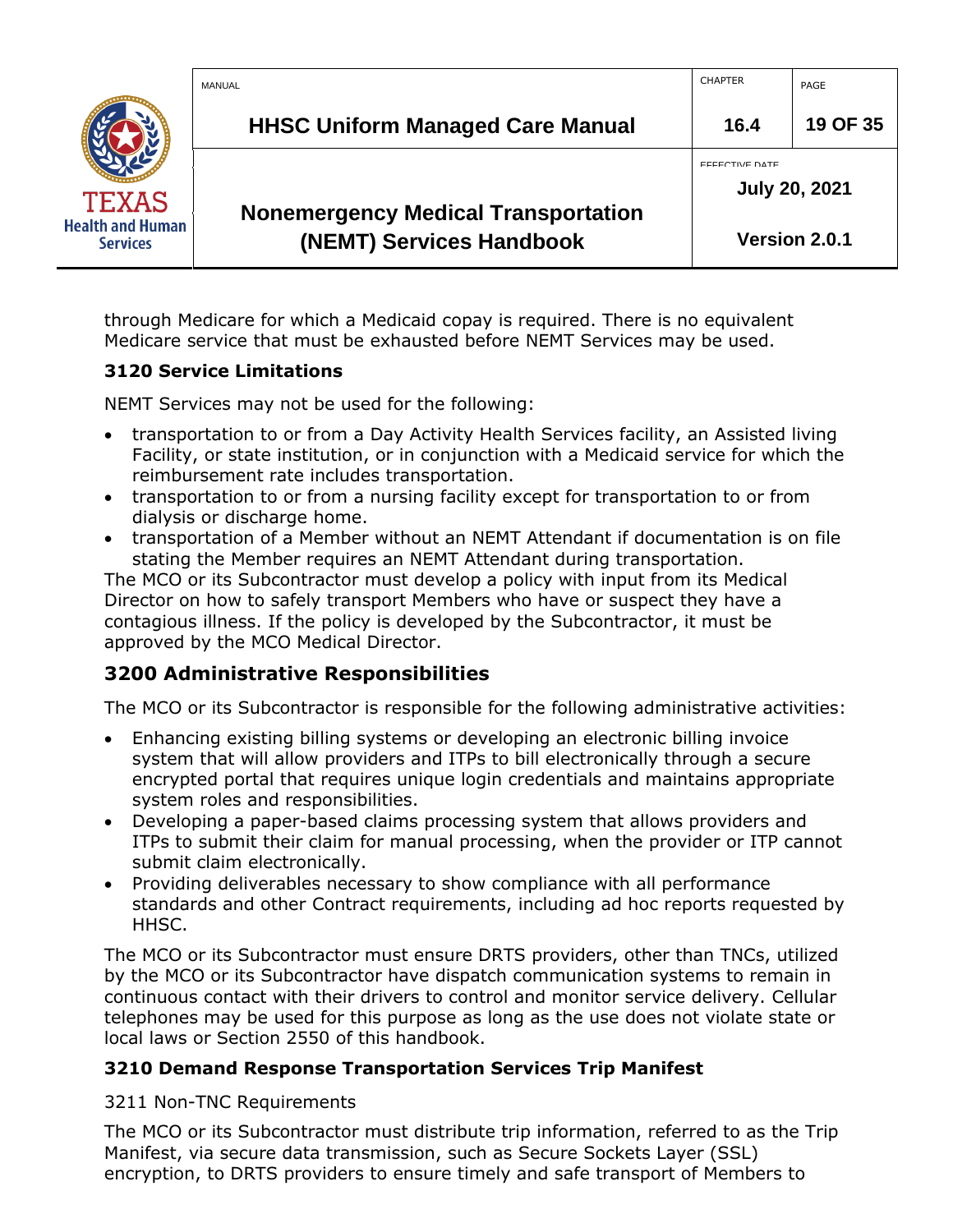|                                            | MANUAL                                                                 | <b>CHAPTER</b>                                | PAGE     |
|--------------------------------------------|------------------------------------------------------------------------|-----------------------------------------------|----------|
|                                            | <b>HHSC Uniform Managed Care Manual</b>                                | 16.4                                          | 20 OF 35 |
| <b>TEXAS</b>                               |                                                                        | <b>EFFECTIVE DATE</b><br><b>July 20, 2021</b> |          |
| <b>Health and Human</b><br><b>Services</b> | <b>Nonemergency Medical Transportation</b><br>(NEMT) Services Handbook | Version 2.0.1                                 |          |

Health Care Services. At a minimum, the MCO or its Subcontractor must ensure that the Trip Manifest contains:

- A unique identifier for each leg of the trip for billing purposes;
- The Member's name, phone number, and the pick-up address;
- Destination address, facility name, and phone number;
- Mode of transport, including whether it must be wheelchair accessible, and Member mobility devices or other medical equipment, if applicable;
- Any special needs or instructions regarding the Member;
- Signature of Member and parent or NEMT Attendant, if one accompanies Member.
- The MCO or its Subcontractor may obtain verification that the transportation service was rendered using a digital signature or other mechanism such as Global Positioning System (GPS), which can be used validate the service at Origin and Destination.

A Trip Leg is defined as transportation of a Member from one point to another. For example, transportation of a Member from pick-up location to Destination is one Trip Leg. The return trip is a separate Trip Leg. An Add-on Trip adds a separate leg.

#### <span id="page-19-0"></span>**3212 TNC Requirements**

This information is communicated to TNC drivers via the TNC's digital trip scheduling platform. The requirement for Member and NEMT Attendant signatures does not apply to TNCs.

#### <span id="page-19-1"></span>**3230 Call Center Operational Requirements**

The MCO may delegate approval of NEMT Services to its Subcontractor. The MCO or its Subcontractor must ensure Members are able to request NEMT Services in accordance with the Contract.

The MCO or its Subcontractor must operate a call center in accordance with the Contract. The MCO or its Subcontractor must have a phone number or menu option that serves the same functional purpose as the "Where's My Ride" line but may use its own phone numbers. The line must be referred to as the "Where's My Ride line."

Informative announcement messages must be used to advise Members of holiday closures, policy changes, etc. Call center services must be fully compliant with the Americans with Disabilities Act (ADA), HIPAA, and all other State and Federal regulations.

Call center staff must be trained in accordance with the Contract. The MCO or its Subcontractor must ensure that all call center staff attend retraining when call monitoring indicates a need for additional training.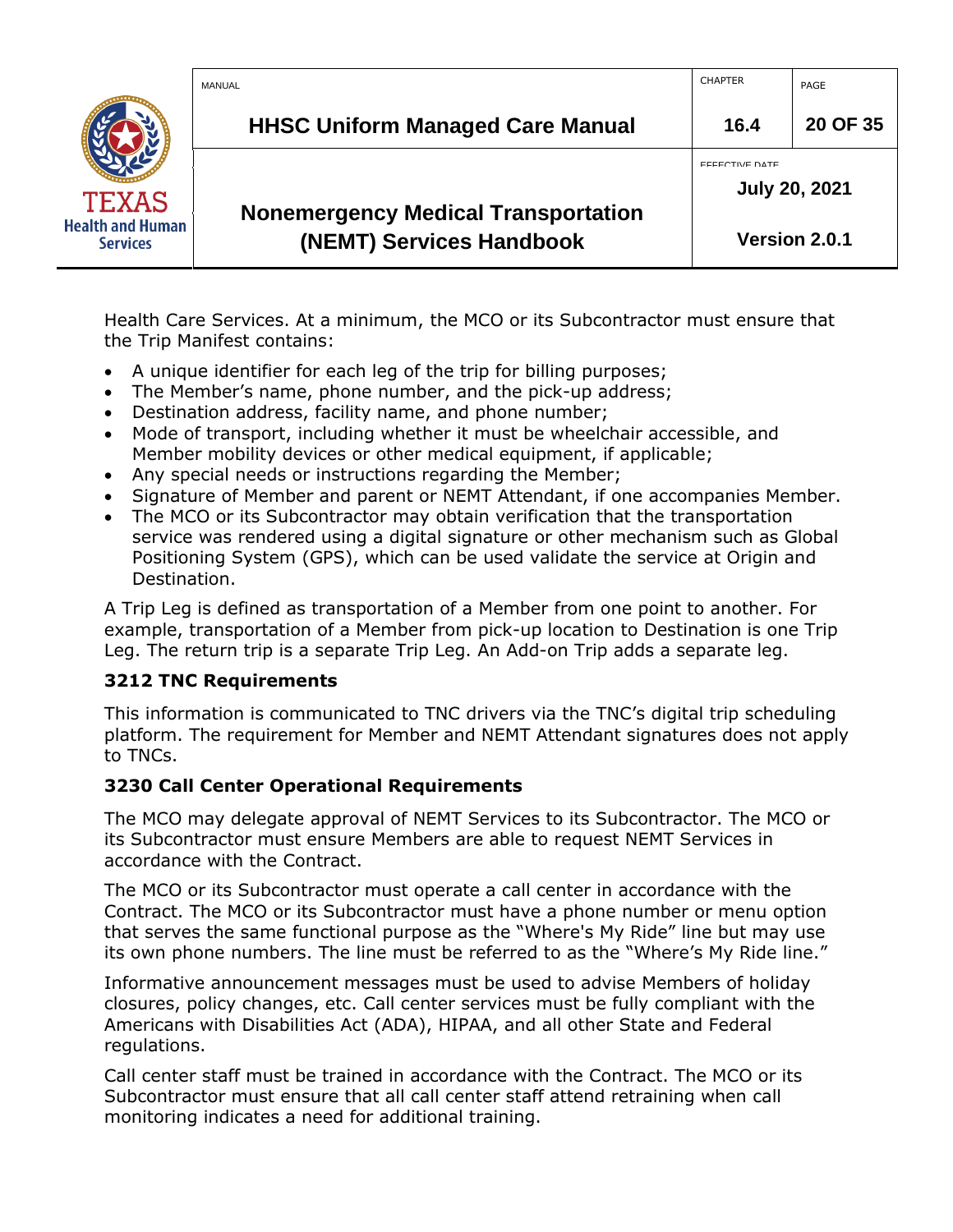|                                            | MANUAL                                                                 | <b>CHAPTER</b>                                | PAGE          |
|--------------------------------------------|------------------------------------------------------------------------|-----------------------------------------------|---------------|
|                                            | <b>HHSC Uniform Managed Care Manual</b>                                | 16.4                                          | 21 OF 35      |
| <b>TEXAS</b>                               |                                                                        | <b>FFFECTIVE DATE</b><br><b>July 20, 2021</b> |               |
| <b>Health and Human</b><br><b>Services</b> | <b>Nonemergency Medical Transportation</b><br>(NEMT) Services Handbook |                                               | Version 2.0.1 |

## <span id="page-20-0"></span>**3240 Member Online Reservation System**

Within twelve months of the effective date of the Contract, the MCO or its Subcontractor must provide an online reservation system or application for Members or health care providers to request NEMT Services. The online reservation system enables Members to submit requests for NEMT Services in a timely manner. The MCO or its Subcontractor may choose to use an existing portal or may create a separate NEMT Services online reservation system. The online reservation system must be:

- HIPAA-compliant and require unique login credentials;
- Capable of providing the requestor with a mailbox, phone number, system, or webpage to check the status of his or her request;
- Available 24 hours, 365 days, unless notice is posted informing the user the system will be down for scheduled maintenance; and
- Able to interface with the MCO or its Subcontractor's automated scheduling system.

The MCO or its Subcontractor must develop and use a security protocol that complies with Section 3250 of this Handbook.

The online reservation system must operate in a way that all requirements of service approval in the Contract are met. The MCO or its Subcontractor must employ any mechanism it deems appropriate to verify that NEMT Services claimed and paid to its NEMT Services providers can be matched to a corresponding Health Care Service.

## <span id="page-20-1"></span>**3250 Automated Scheduling System**

The MCO or its Subcontractor must develop and maintain an automated scheduling database compliant with federal and state laws, rules, and regulations to be used by NEMT Services call center staff to record, approve, and coordinate NEMT Services. The system must be capable of providing electronic records in a prescribed media and format. The system must be capable of accommodating reservations for future trips as well as requests for Same Day Services and urgent trips. The automated scheduling system must comply with all requirements in the Contract. At a minimum, the MCO or its Subcontractor must:

- Establish and maintain a computer system that complies with federal and state laws, rules, and regulations, including HIPAA.
- Maintain hardware, software, internet and communication equipment to support automated services necessary to carry out the requirements of the Contract using industry standard products.
- Maintain a reservation system capable of conducting NEMT Services reservations and confirmation of transactions.
- Track NEMT Services received by Members through the system and accurately and fully maintain those service records as HIPAA-compliant encounter transactions.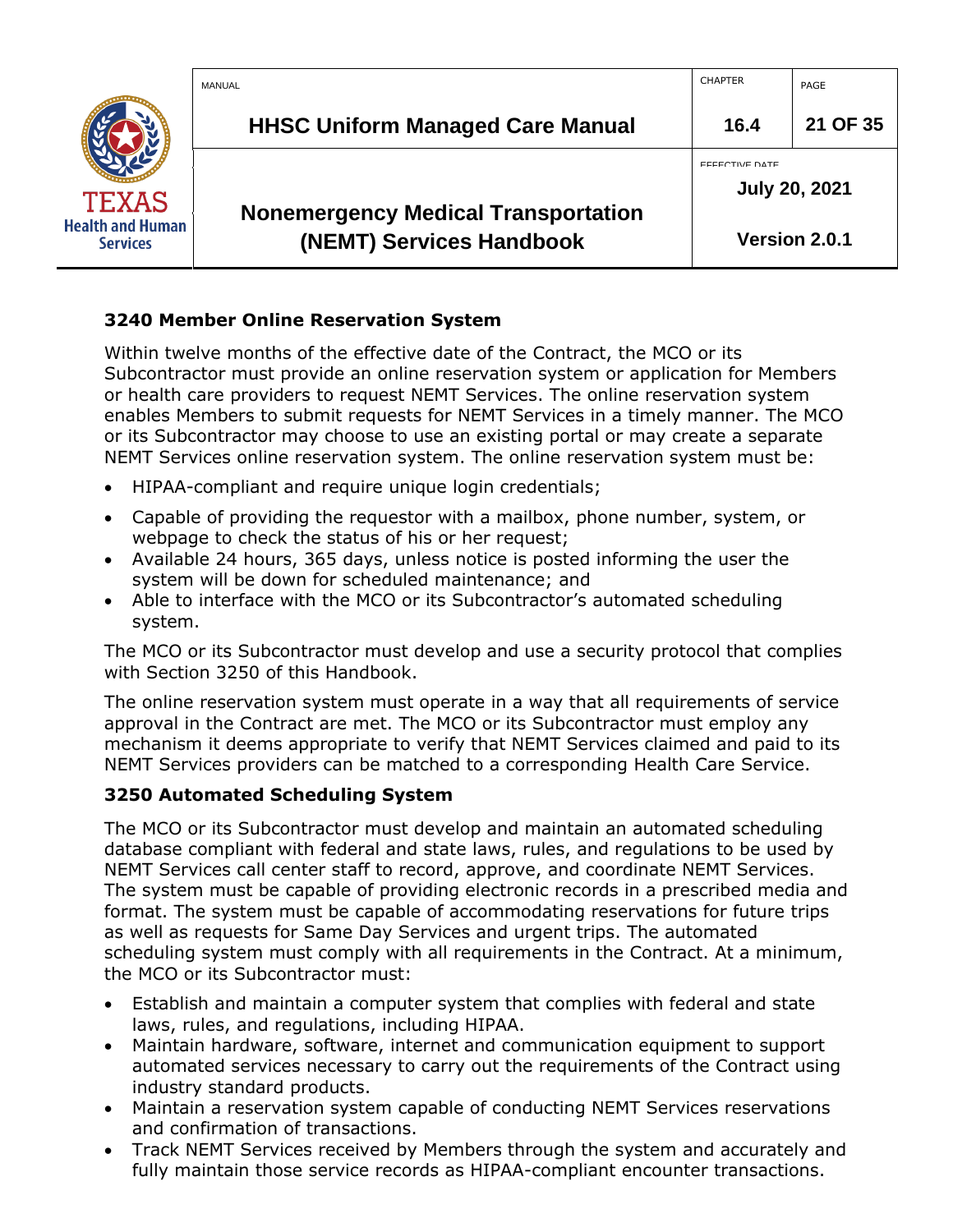|                                            | MANUAL                                                                 | <b>CHAPTER</b>                                | PAGE          |
|--------------------------------------------|------------------------------------------------------------------------|-----------------------------------------------|---------------|
|                                            | <b>HHSC Uniform Managed Care Manual</b>                                | 16.4                                          | 22 OF 35      |
| <b>TEXAS</b>                               |                                                                        | <b>EFFECTIVE DATE</b><br><b>July 20, 2021</b> |               |
| <b>Health and Human</b><br><b>Services</b> | <b>Nonemergency Medical Transportation</b><br>(NEMT) Services Handbook |                                               | Version 2.0.1 |

- Maintain a history of changes and adjustments and audit trails for current and retroactive data.
- Maintain a vehicle management platform<sup>1</sup> capable of monitoring vehicle status including:
	- vehicle condition and inspection information,
	- owner name,
	- license plate number, and
	- vehicle identification number.
- Maintain a driver management platform capable of monitoring driver status including trainings, driver's license, criminal history checks, sex offender registry checks, motor vehicle reports from DPS, drug testing, and federal and state screening requirements (an existing TNC digital trip scheduling platform is sufficient to meet this requirement).
- Maintain procedures and processes for accumulating, archiving, and restoring data in the event of a system or subsystem failure.

The MCO or its Subcontractor must employ any mechanism it deems appropriate to verify that NEMT Services claimed and paid to its NEMT Services providers can be matched to a corresponding Health Care Service. If a Health Care Service claim or encounter is not available, the MCO should obtain from the provider evidence that the member kept the appointment. This should be kept on file and will be sufficient documentation to support paying a NEMT Service claim.

# <span id="page-21-0"></span>**4000 Monitoring**

The MCO or its Subcontractor is responsible for the oversight of NEMT Services providers and drivers to ensure compliance with all requirements of the Contract and this Handbook. The MCO or its Subcontractor must have processes in place to periodically review NEMT Service provider compliance with requirements of the Contract and this Handbook. MCOs may incorporate this requirement into their established credentialing process or create a separate process. The MCO or its Subcontractor must maintain a monitoring plan that includes a monitoring schedule that is provided to HHSC upon request.

The state's external quality review organization (EQRO) conducts Member satisfaction surveys annually. HHSC approves the survey prior to implementation, and survey results and analysis of those responses are submitted to HHSC by the EQRO after the completion of the surveys. The MCO or its Subcontractor must use the Member satisfaction survey reports provided by HHSC to implement strategies to:

• address meaningful or recurring service delivery issues;

<sup>1</sup>An existing TNC digital trip scheduling platform is sufficient to meet this requirement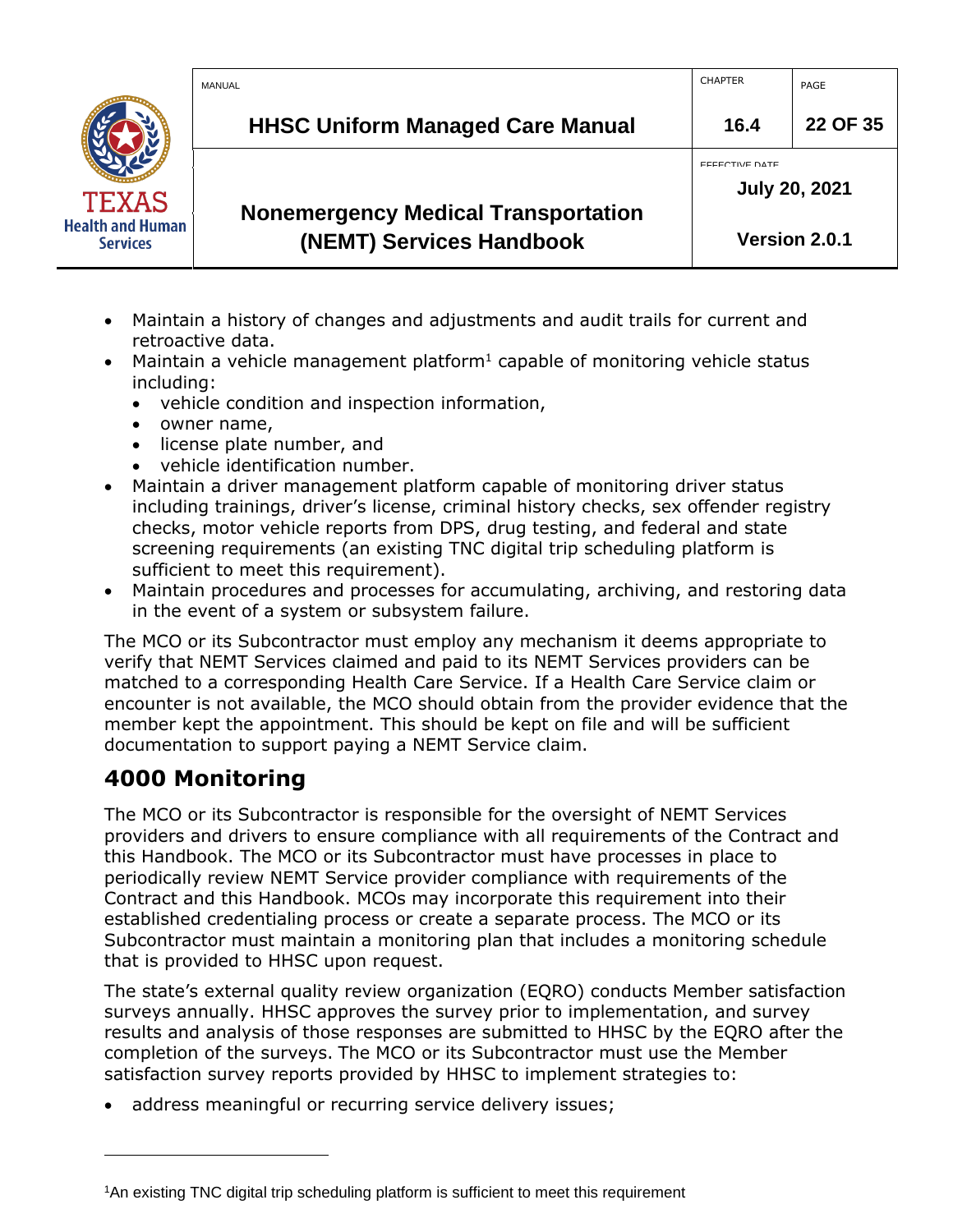|                                            | MANUAL                                                                 | <b>CHAPTER</b>                                | PAGE          |
|--------------------------------------------|------------------------------------------------------------------------|-----------------------------------------------|---------------|
|                                            | <b>HHSC Uniform Managed Care Manual</b>                                | 16.4                                          | 23 OF 35      |
| <b>TEXAS</b>                               |                                                                        | <b>EFFECTIVE DATE</b><br><b>July 20, 2021</b> |               |
| <b>Health and Human</b><br><b>Services</b> | <b>Nonemergency Medical Transportation</b><br>(NEMT) Services Handbook |                                               | Version 2.0.1 |

- assess performance of its service units (e.g., call center, encounter processing section, etc.); and
- improve its administrative and call center processes, and standards for service delivery.

The MCO or its Subcontractor must submit a corrective action plan to HHSC no later than 30 Calendar Days from receipt of Member satisfaction reports, when Member satisfaction is less than 95 percent in a specific Service Area.

## <span id="page-22-0"></span>**4100 Standards**

The MCO or its Subcontractor must monitor performance to ensure the quality of the delivery of DRTS and to ensure the needs of Members are met. The MCO or its Subcontractor's monitoring process must be documented.

DRTS performance standards are defined as:

- Service Delivery: 99 percent of all trips that were assigned and accepted by the MCO or its Subcontractor and NEMT Services providers were completed. Member cancellations and Member no-shows are excluded.
- On Time Pick-up: 95 percent of all trips in which the Member was picked up and dropped off were within 15 minutes but no more than one (1) hour prior to their scheduled appointment time.
- On Time Drop-off: 95 percent of all trips in which the Member was picked up were within 1 hour of notifying the MCO or its Subcontractor or provider to initiate return trip.
- Hospital Discharge: 95 percent of all trips in which the Member is picked up were within 3 hours of the Member or advocate notifying the MCO or its Subcontractor to initiate the trip.
- Vehicle Roster: 99 percent of all trips in which the vehicles used met federal, state and local ordinances.
- Driver Roster: 99 percent of all drivers met all driver credentialing and screening requirements.
- Member Complaints: 98 percent of Member Complaints were resolved within 30 Days of receipt of the Complaint by the MCO or its Subcontractor.

## <span id="page-22-1"></span>**5000 Accidents and Incidents**

## <span id="page-22-2"></span>**5100 General Accident and Incident Requirements**

The MCO or its Subcontractor must collect the information required on the Accident and Incident Report Form for any Accident or Incident involving a Member or NEMT Attendant during transport, loading, or offloading. The information collected must include the name of the insurance company furnishing liability coverage. In the case of an Incident not involving Member death or serious injury, this report must be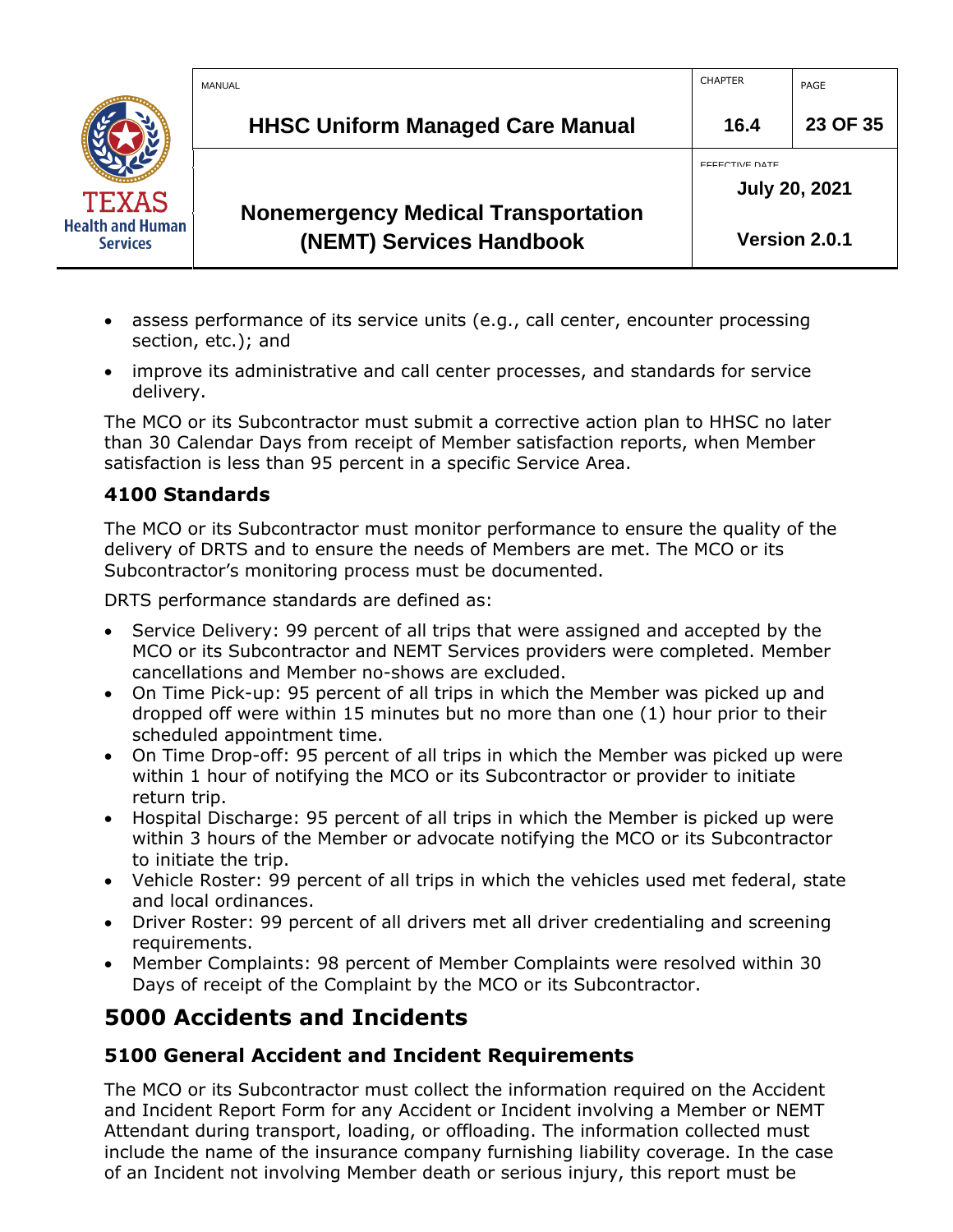|                                            | MANUAL                                                                 | <b>CHAPTER</b>        | PAGE                 |
|--------------------------------------------|------------------------------------------------------------------------|-----------------------|----------------------|
|                                            | <b>HHSC Uniform Managed Care Manual</b>                                | 16.4                  | 24 OF 35             |
| <b>TEXAS</b>                               |                                                                        | <b>EFFECTIVE DATE</b> | <b>July 20, 2021</b> |
| <b>Health and Human</b><br><b>Services</b> | <b>Nonemergency Medical Transportation</b><br>(NEMT) Services Handbook |                       | Version 2.0.1        |

made available to HHSC upon request. The following details are included in the Accident and Incident Report Form:

- Managed care organization and Subcontractor information
- Driver's name, license number, and the trip approval number
- VIN, license plate number, and the driver's insurance carrier
- Member name, date of birth, Medicaid ID, and contact information
- NEMT Attendant name, date of birth, and contact information, if applicable
- The location, date, and time of the Accident or Incident
- Whether emergency services were contacted, and which ones (police, EMS, fire department, etc.)
- Whether there was an injury because of the Accident or Incident
- A description of Accident or Incident
- An attestation that the information provided in this document is true and correct, that supporting documentation for the report must be maintained as necessary, and that HHSC reserves the right to request and validate documentation to support the reported Accident or Incident.

The MCO or its Subcontractor must develop and use a monitoring and tracking system to identify trends of Accidents and Incidents involving the same drivers, vehicles, and Member or NEMT Attendant, including any corrective action taken.

The MCO or its Subcontractor must develop a trip recovery protocol to ensure that, in the event of an Accident or injury, Members arrive at their appointments and are transported to their residences without excessive delays. The MCO or its Subcontractor must coordinate for a backup vehicle to transport the Member and NEMT Attendant to the scheduled appointment if they are willing and able to attend the appointment and if the MCO or its Subcontractor confirms with the provider that the appointment can be kept.

HHSC assumes no liability for any Accident or Incident that may occur while in route to or from Health Care Services.

## <span id="page-23-0"></span>**5200 Accident Involving Serious Injury**

The MCO or its Subcontractor must report the information required on the Accident and Incident Report Form Accidents involving serious injury of a Member, NEMT Attendant, or driver to HHSC within four hours of receiving notification. This report must be submitted via the NEMT Services mailbox

([MTPAccidents\\_Incidents@hhsc.state.tx.us\).](mailto:TPAccidents_Incidents@hhsc.state.tx.us)) The MCO or its Subcontractor or the driver must call 911, as needed. If the serious injury is not to the Member or NEMT Attendant, the MCO or its Subcontractor must coordinate for a backup vehicle in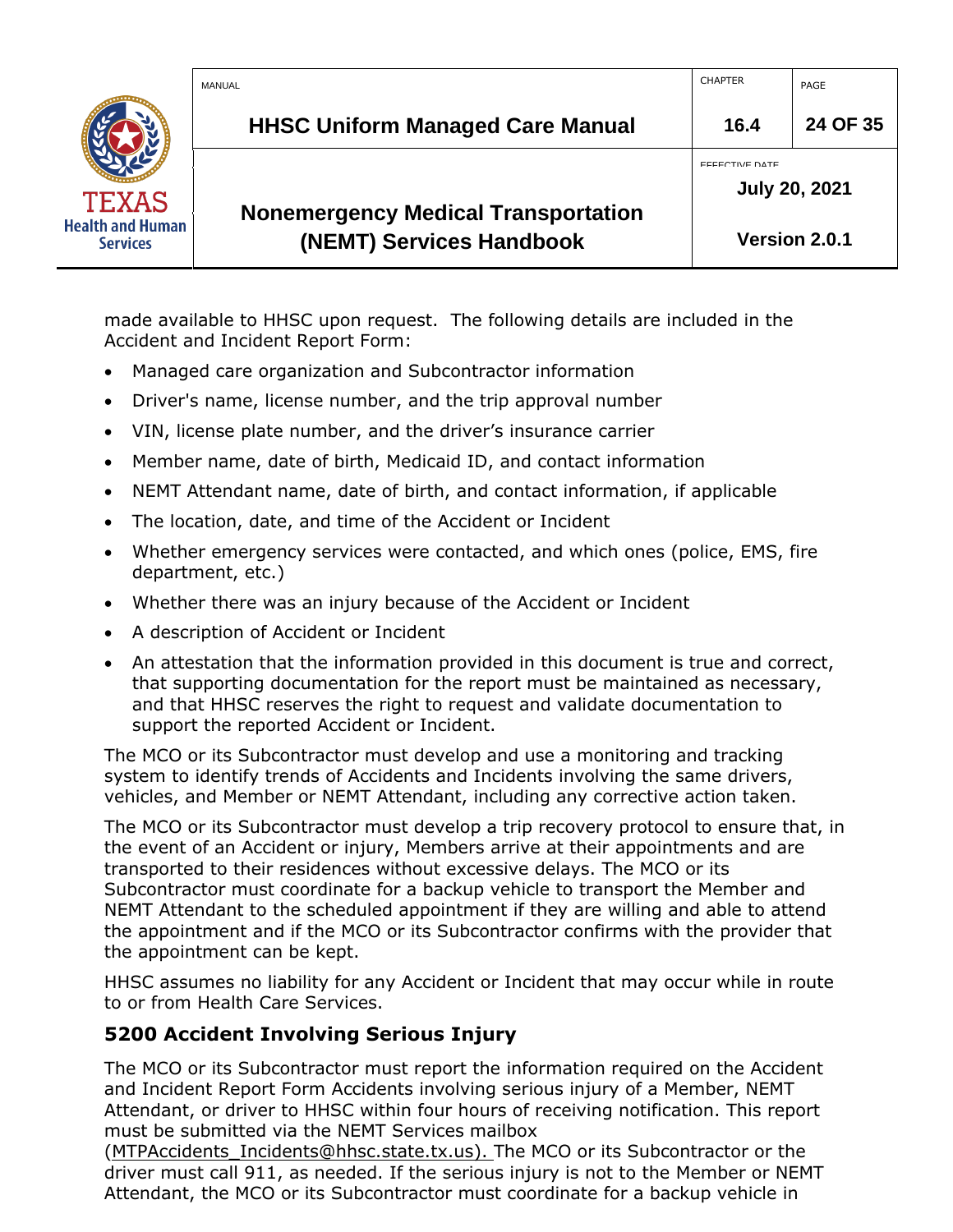|                                            | MANUAL                                                                 | <b>CHAPTER</b>                                | PAGE     |
|--------------------------------------------|------------------------------------------------------------------------|-----------------------------------------------|----------|
|                                            | <b>HHSC Uniform Managed Care Manual</b>                                | 16.4                                          | 25 OF 35 |
| <b>TEXAS</b>                               |                                                                        | <b>EFFECTIVE DATE</b><br><b>July 20, 2021</b> |          |
| <b>Health and Human</b><br><b>Services</b> | <b>Nonemergency Medical Transportation</b><br>(NEMT) Services Handbook | Version 2.0.1                                 |          |

accordance with Section 4100. Serious injury is any injury that would qualify as an emergency medical condition as defined in 42 C.F.R. § 438.114(a) (relating to emergency and post-stabilization services).

#### *Notification of Death of Member*

The MCO or its Subcontractor must report the information required on the Accident and Incident Report Form to HHSC in the event a Member death resulting from an Accident or Incident while using NEMT Services. This report must be submitted via the NEMT Services mailbox ([MTPAccidents\\_Incidents@hhsc.state.tx.us\)w](mailto:TPAccidents_Incidents@hhsc.state.tx.us))ithin two hours of the MCO or its Subcontractor becoming aware of the death of a Member.

#### <span id="page-24-0"></span>**5300 Insurance Requirements**

For the full term of the Contract, including the original Contract term and all periods of renewal and all additional extensions, the MCO and its Subcontractor, if any, must obtain and maintain seven hundred and fifty thousand dollars (\$750,000) combined single limit Business Auto Insurance with Combined Single Limit of \$750,000 bodily injury per person, bodily injury per accident, damage per accident is a requirement for owned, non-owned, and hired automobiles. As such, \$750,000 combined single limit is the minimum requirement that all Contractor Subcontractors must carry whether the Subcontractor owns fleet, hired, or contracted by the Subcontractor. The MCO is responsible for ensuring its Subcontractor's compliance with all requirements.

#### *Workers' Compensation & Employer's Liability*

The MCO's Subcontractor and Subcontractor's providers shall maintain Workers' Compensation insurance coverage in accordance with applicable statutory limits.

*Workers' Compensation: Statutory Limits*

- Employer's Liability: Each Accident \$1,000,000
- Disease: Each Employee \$1,000,000
- Disease: Policy Limit \$1,000,000

*Commercial General Liability*

- Occurrence Based
- Bodily Injury and Property Damage
- Each occurrence Limit: \$1,000,000
- Aggregate Limit: \$2,000,000
- Medical Expense Each Person: \$5,000
- Personal Injury and Advertising Liability: \$1,000,000
- Products / Completed Operations Aggregate Limit: \$2,000,000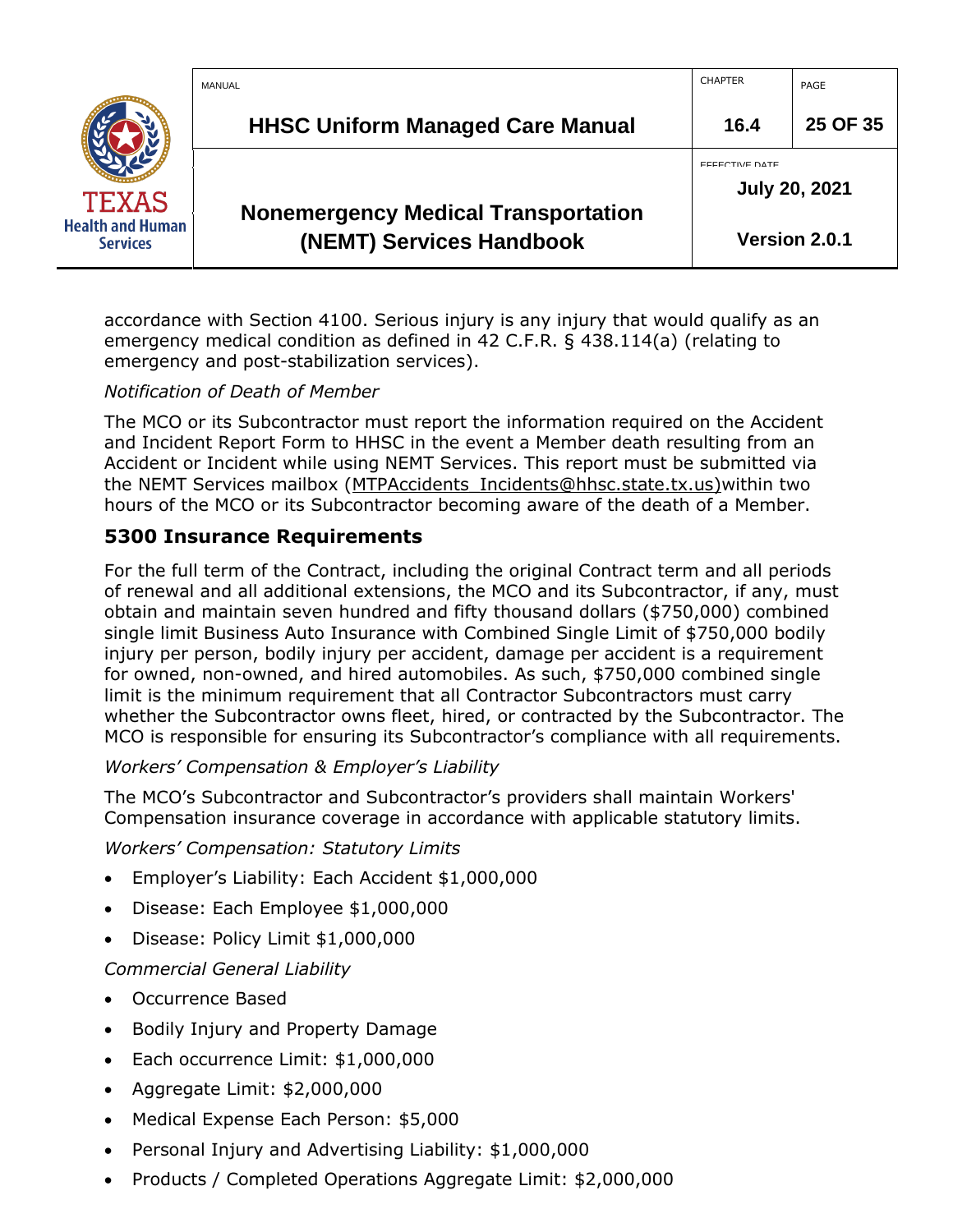|                                            | MANUAL                                                                 | <b>CHAPTER</b>                                | PAGE          |
|--------------------------------------------|------------------------------------------------------------------------|-----------------------------------------------|---------------|
|                                            | <b>HHSC Uniform Managed Care Manual</b>                                | 16.4                                          | 26 OF 35      |
| <b>TEXAS</b>                               |                                                                        | <b>EFFECTIVE DATE</b><br><b>July 20, 2021</b> |               |
| <b>Health and Human</b><br><b>Services</b> | <b>Nonemergency Medical Transportation</b><br>(NEMT) Services Handbook |                                               | Version 2.0.1 |

*Umbrella/Excess Liability:*

• Per Occurrence: \$1,000,000

*Identity Theft Coverage*

Per occurrence: \$1,000,000

All required bonds and insurance shall be in a form satisfactory to HHSC and must be issued by companies or financial institutions that:

- 1. have both a Financial Strength Rating of "A" or better from A.M. Best Company, Inc.;
- 2. have a Financial Size Category Class of "VII" or better from A.M. Best Company, Inc.; and
- 3. are duly licensed, admitted, and authorized to do business under the laws of the State of Texas.

HHSC shall be named as the obligee in each required bond.

All required insurance contracts must:

- 1. be written on a primary and non-contributory basis with any other insurance coverages the MCO or Subcontractor currently has in place; and
- 2. include a Waiver of Subrogation Clause in favor of the State of Texas and its officers, directors, and employees for bodily injury (including death), property damage, or any other loss.

Each insurance policy, other than workers' compensation, employer's liability, and professional liability, must name the State of Texas and its officers, directors, and employees as additional insureds on the original policy and all renewals or replacements.

The insurance shall be evidenced by delivery to HHSC of certificates of insurance executed by the insurer or its authorized agency stating coverage, limits, expiration dates, and compliance with all required provisions. Upon request, HHSC shall be entitled to receive, without expense, certified copies of the policies and all endorsements. Except as otherwise provided herein, required coverage must remain in full force and effect throughout the term of the Contract and any extensions thereof, and provide adequate coverage for Incidents discovered after termination of the Contract.

The MCO or its Subcontractor shall:

1. provide written notice to Managed Care Compliance & Operations by email at [CMD\\_ManagedCareOrganizations@hhsc.state.tx.us](mailto:CMD_ManagedCareOrganizations@hhsc.state.tx.us) and by U.S. first class, certified mail to 4900 N. Lamar Blvd, Austin, Texas 78753, Mail Code H320 at least 30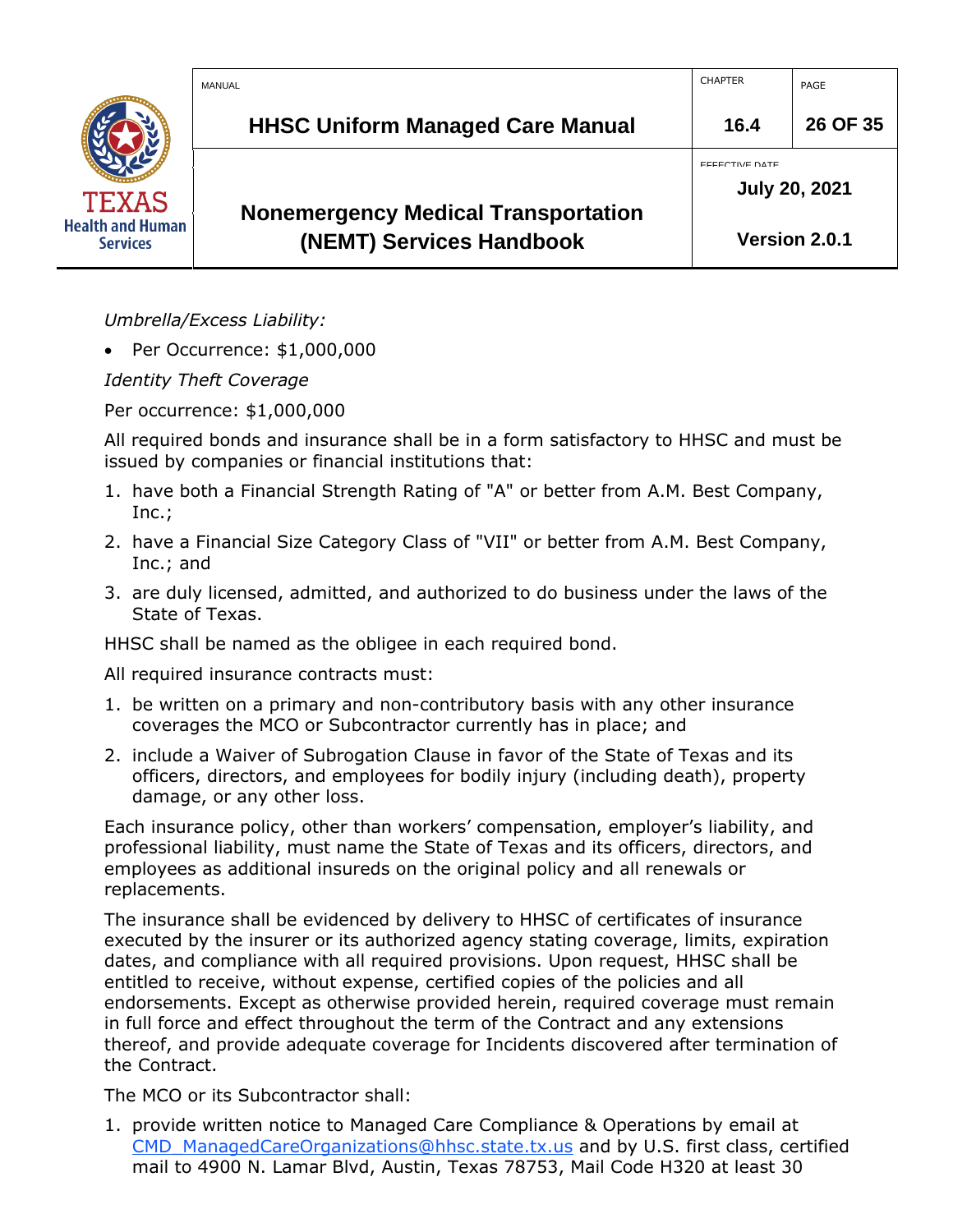|                                            | MANUAL                                                                 | <b>CHAPTER</b>                                | PAGE          |
|--------------------------------------------|------------------------------------------------------------------------|-----------------------------------------------|---------------|
|                                            | <b>HHSC Uniform Managed Care Manual</b>                                | 16.4                                          | 27 OF 35      |
| <b>TEXAS</b>                               |                                                                        | <b>FFFECTIVE DATE</b><br><b>July 20, 2021</b> |               |
| <b>Health and Human</b><br><b>Services</b> | <b>Nonemergency Medical Transportation</b><br>(NEMT) Services Handbook |                                               | Version 2.0.1 |

Calendar Days prior to any cancellation, non-renewal, or material change of a required policy.

- 2. ensure all insurance policies and certificates of insurance for required coverage are written to include all products, services, and locations related to the MCO or its Subcontractor performance under the Contract; and
- 3. deliver to Managed Care Compliance & Operations by email at [CMD\\_ManagedCareOrganizations@hhsc.state.tx.us](mailto:CMD_ManagedCareOrganizations@hhsc.state.tx.us) and by U.S. first class mail to 4900 N. Lamar Blvd, Austin, Texas 78753, Mail Code H320 all renewal policies at least ten (10) Calendar Days prior to any expiration of a required policy. All renewal policies and corresponding certificates of insurance must meet all terms set forth herein.

The MCO or its Subcontractor must submit original certificates of insurance for each required insurance contract, and any renewals thereof, within 15 Calendar Days after contract execution. Renewal certificates shall be maintained by the MCO or its Subcontractor and made available to HHSC upon request. Applicants must submit required bonds when and as provided in sections of the Contract outlining bond requirements.

The MCO or its Subcontractor shall ensure that all Contract provisions concerning liability, duty, and standard of care, together with all indemnification provisions, shall be underwritten by contractual liability coverage sufficient to include the obligations under the Contract. In addition, the MCO shall be responsible for ensuring the Subcontractor used in the performance of the Contract maintain the insurance required in this section (covering all goods and services provided by the Subcontractor) throughout the Contract term and all renewals.

#### *Alternative Insurability*

Notwithstanding the preceding, HHSC reserves the right to consider reasonable alternative methods of insuring the Contract in lieu of the insurance policies required. It will be the Applicant's responsibility to recommend to HHSC alternative methods of insuring the Contract. Any alternatives proposed by Applicant should be accompanied by a detailed explanation regarding Applicant's inability to obtain the required insurance and/or bonds. HHSC shall be the sole and final judge as to the adequacy of any substitute form of insurance coverage.

## <span id="page-26-0"></span>**6000 Member Accompaniment**

## <span id="page-26-1"></span>**6100 NEMT Attendants**

An NEMT Attendant may accompany a Member to provide necessary mobility, personal care, or language assistance to the Member when necessary and in accordance with the Contract. A second NEMT Attendant may also accompany the Member, including on an out-of-state or Long-distance Trip, if a health care provider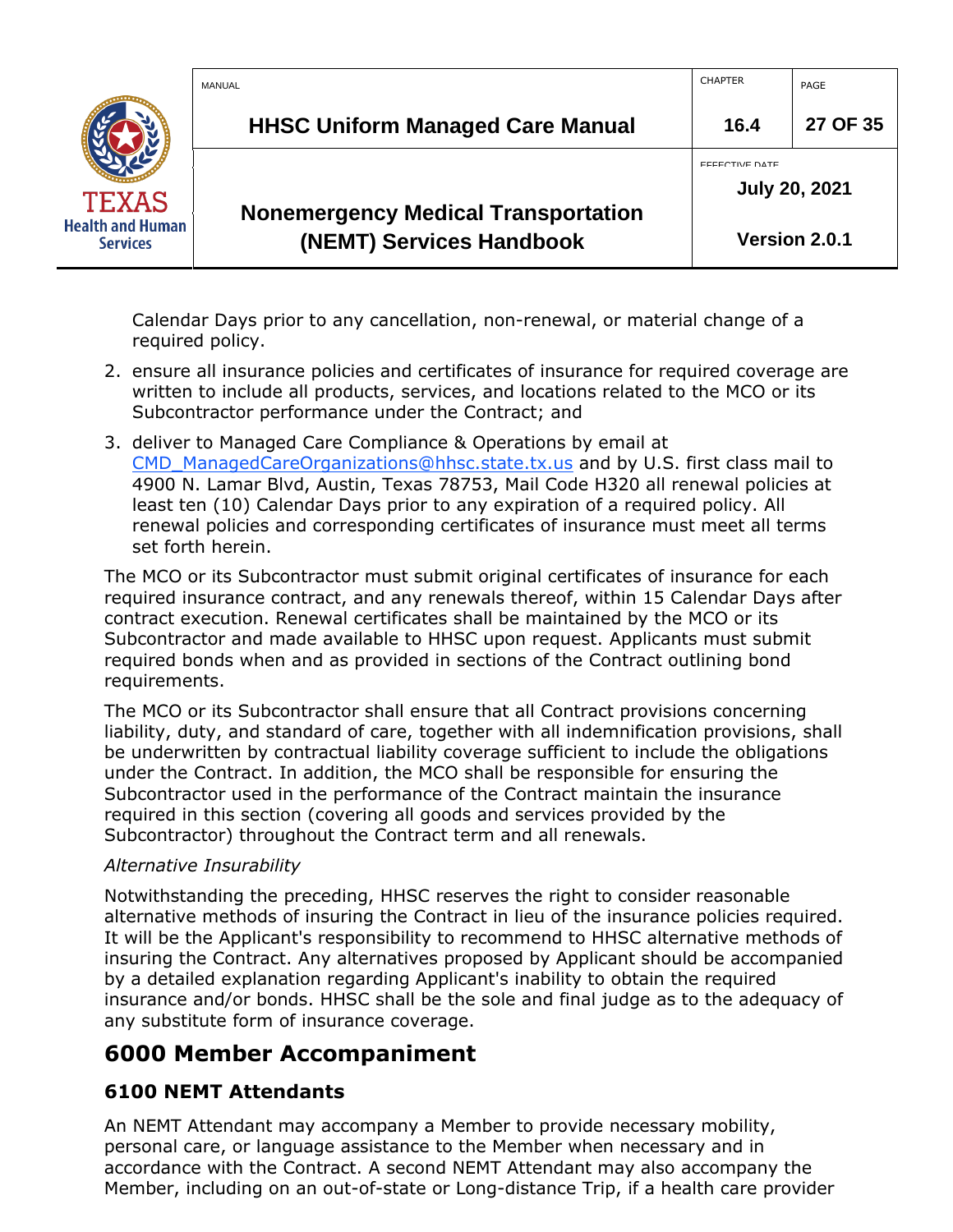|                                            | MANUAL                                                                 | <b>CHAPTER</b>                                | PAGE          |
|--------------------------------------------|------------------------------------------------------------------------|-----------------------------------------------|---------------|
|                                            | <b>HHSC Uniform Managed Care Manual</b>                                | 16.4                                          | 28 OF 35      |
| <b>TEXAS</b>                               |                                                                        | <b>EFFECTIVE DATE</b><br><b>July 20, 2021</b> |               |
| <b>Health and Human</b><br><b>Services</b> | <b>Nonemergency Medical Transportation</b><br>(NEMT) Services Handbook |                                               | Version 2.0.1 |

has documented that it is Medically Necessary, such as for both parents to receive training on the use of medical equipment or delivery of complex care, or to allow both parents to accompany a child not expected to survive the trip.

The MCO or its Subcontractor must obtain from each adult Member requesting an NEMT Attendant documentation of the need for each NEMT Attendant in accordance with the Contract. For Members who are under age 18, no documentation is necessary for a parent, guardian, or legally authorized representative (LAR) to accompany the Member. If the Member is over age 18 the call center staff will prompt the Member or the Member's LAR to obtain and provide documentation required for the parent or another adult to serve as an NEMT Attendant. A parent wishing to serve as an NEMT Attendant for his or her child could appeal a denial of his or her request if it were issued based on the age of the Member. The MCO may approve an NEMT Attendant for nonmedical reasons, such as to provide communication assistance to the Member, without a written statement from a healthcare provider. A written statement from the Member's primary healthcare provider is necessary for the MCO to approve an NEMT Attendant for medical reasons.

Any required documentation regarding attendants must be submitted or verified (if a permanent need for an attendant has been established) when Scheduling or prior to reimbursing for NEMT Services.

## <span id="page-27-0"></span>**6200 Parental, Guardian, or Legally Authorized Representative (LAR) Accompaniment Requirements**

All requirements for NEMT Attendants apply for parents, guardians, and LARs.

A Member who is 14 years of age and under must be accompanied by a parent, guardian, LAR, or another adult authorized in writing by the parent, guardian, or LAR. Members 15 through 17 years of age must be accompanied by a parent, guardian, LAR, or another adult authorized by the parent, guardian, or LAR unless the Member presents to the MCO or its Subcontractor staff the parent's, guardian's, or LAR's signed, written consent for NEMT Services, or if the treatment to which the Minor is being transported is such that the law extends confidentiality to the Minor for the treatment.

The Member must present signed, written consent for NEMT Services to the MCO or its Subcontractor staff in advance of the trip. The information must be verified at the time of the trip if the provider does not have the information on hand.

## <span id="page-27-1"></span>**6300 Service Animals**

NEMT Services providers must permit a service animal to accompany a Member to provide necessary mobility or personal assistance to the Member during the time that NEMT Services are provided. If a service animal is approved to accompany a Member, the MCO or its Subcontractor shall reimburse the provider for the space occupied by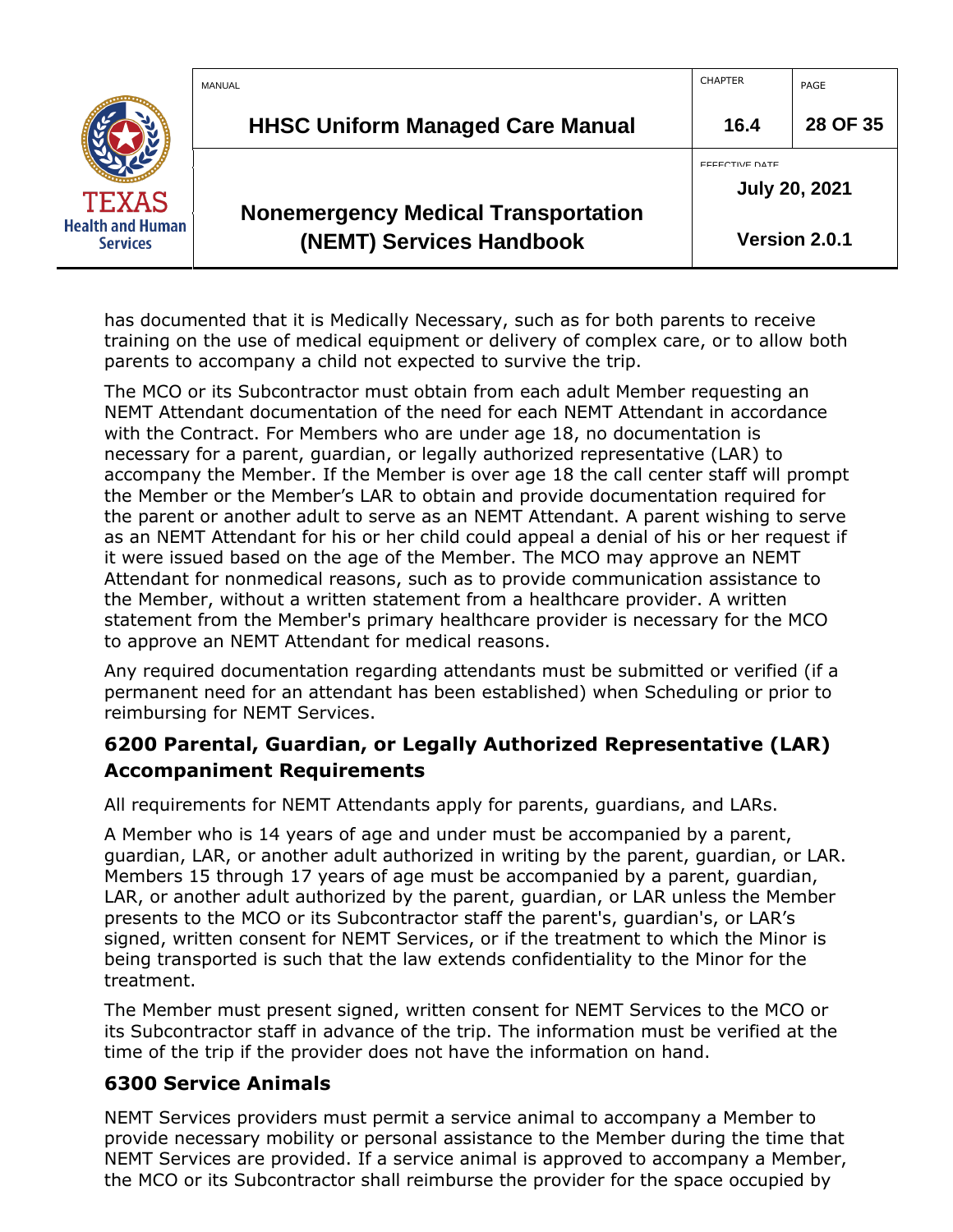|                                            | MANUAL                                                                 | <b>CHAPTER</b>                                | PAGE          |
|--------------------------------------------|------------------------------------------------------------------------|-----------------------------------------------|---------------|
|                                            | <b>HHSC Uniform Managed Care Manual</b>                                | 16.4                                          | 29 OF 35      |
| <b>TEXAS</b>                               |                                                                        | <b>EFFECTIVE DATE</b><br><b>July 20, 2021</b> |               |
| <b>Health and Human</b><br><b>Services</b> | <b>Nonemergency Medical Transportation</b><br>(NEMT) Services Handbook |                                               | Version 2.0.1 |

the service animal at the rate established in the services area for an adult attendant, if applicable. The service animal will be treated as an attendant for encounter submission purposes. Please refer to the MCO or its Subcontractor Transportation Encounters Companion Guide for detailed instructions.

Apart from not receiving meals or Lodging, a service animal is treated as any other NEMT Attendant. If documentation indicates a service animal is Medically Necessary for the Member, and the service animal is not available at the time the NEMT Services is to be delivered, the trip must be cancelled as the Member does not have necessary supports. The NEMT Services provider is not responsible for monitoring or providing care to the service animal while the Member is receiving his or her Health Care Services.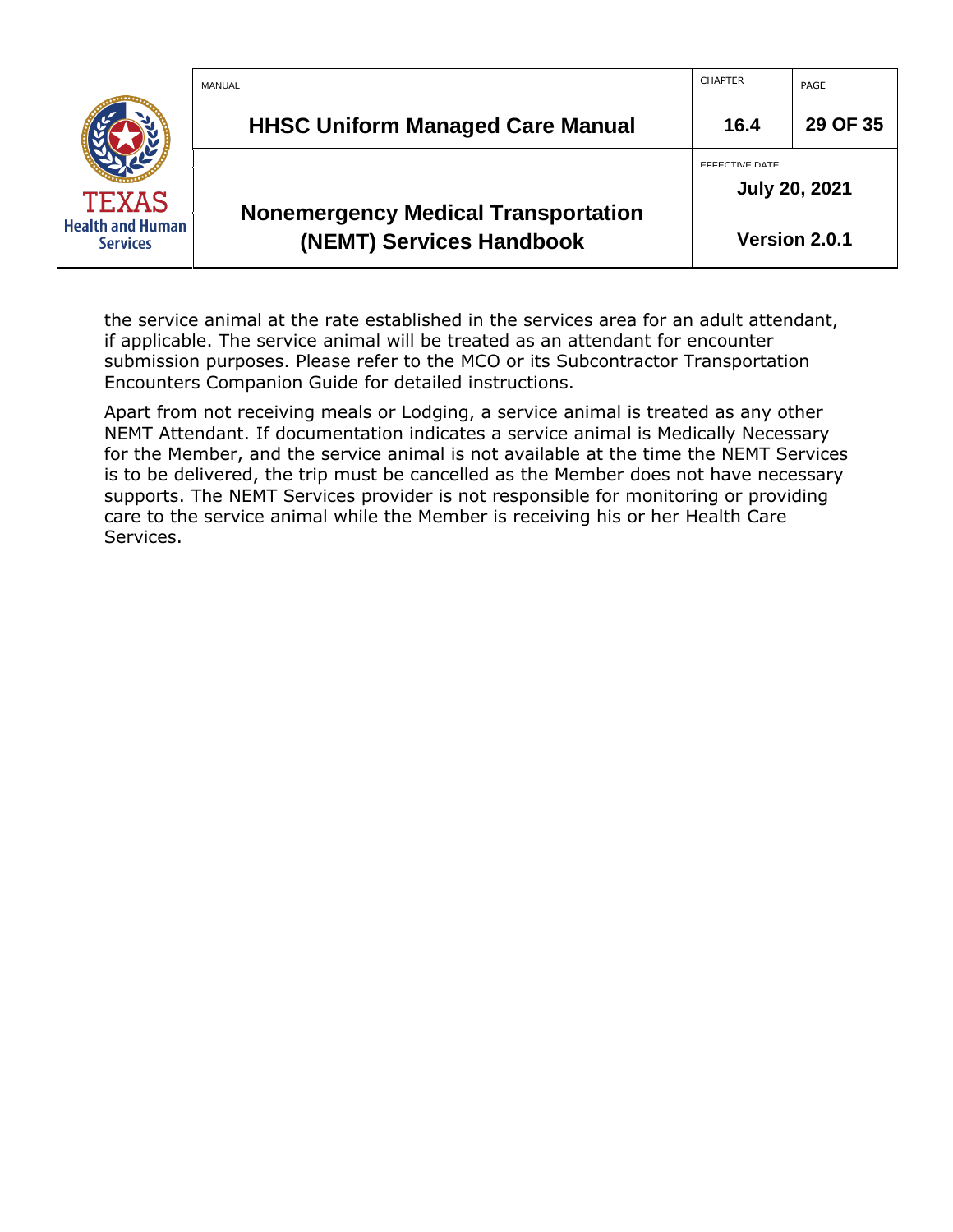

## <span id="page-29-0"></span>**Appendix I – Definitions**

*(Manual definitions will be finalized upon completion of final language and will be consistent with final definitions in the UMCC).*

**Accident**: An unexpected and unfortunate medically important bodily event causing loss or injury to person. An Accident may involve loss of property (e.g., automobile).

**Add-on Trip:** A trip (e.g., trip to pharmacy, medical laboratory, or medical radiology facility) that is not approved before the date of travel but provided to the client in one of the following circumstances:

- The services are prescribed by the Member's healthcare provider.
- The Add-on Trip (e.g., trip to a pharmacy, medical laboratory, or medical radiology facility) immediately follows an approved healthcare appointment.

**Advanced Funds**: Funds approved by the MCO or its Subcontractor in advance of travel and provided to the Member or NEMT Attendant to cover eligible travel and travel-related expenses.

**Demand Response Transportation Services (DRTS):** Curb-to-curb transportation to or from a Medically Necessary, non-emergency Health Care Service in a standard passenger vehicle such as a bus, van, or sedan. Uses dispatched vehicles, including Shared Rides and Transportation Network Company (TNC) vehicles, in response to request from members.

**Destination**: The location or point to which the Member has been approved to travel to receive or obtain Health Care Services.

**Digitally Prearranged Ride:** A ride in a personal vehicle between points chosen by the passenger that is prearranged through a digital network.

**Fixed Route Transportation:** A system of transporting individuals (other than by aircraft), including the provision of designated Public Transportation Service by public entities and the provision of transportation service by private entities, including, but not limited to, specified Public Transportation Service on which a vehicle is operated along a prescribed route according to a fixed schedule.

**Incident**: An occurrence, event, breakdown, or public disturbance that interrupts the trip, causing the driver to stop the vehicle, such as a passenger becomes unruly or ill.

**Individual Transportation Participant (ITP)**: An individual that signs a participation agreement with the MCO or its Subcontractor to drive a Member, including himself or herself, to and from Covered Services in a personal car at a prescribed rate.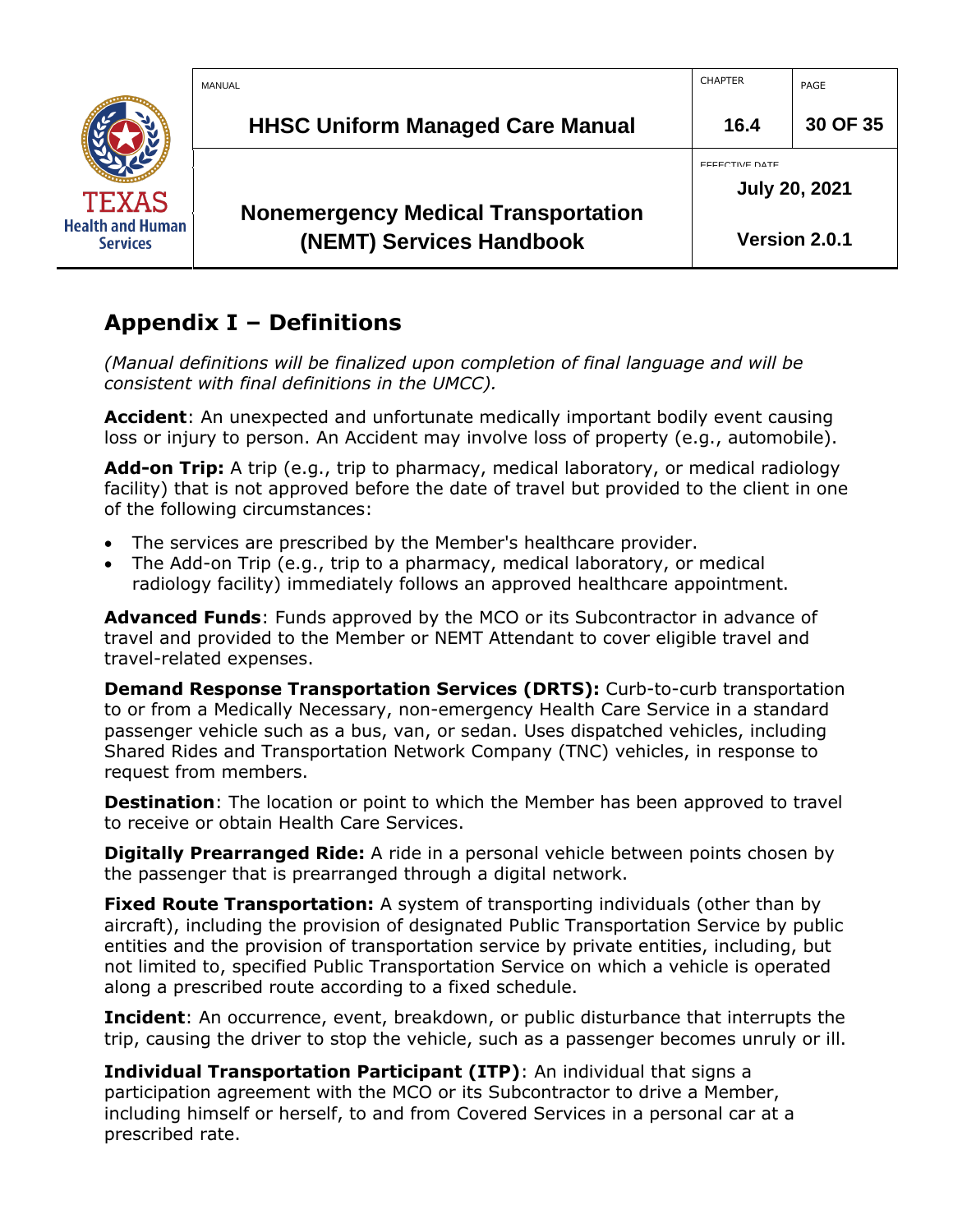|                                            | MANUAL                                                                 | <b>CHAPTER</b>                                | PAGE          |
|--------------------------------------------|------------------------------------------------------------------------|-----------------------------------------------|---------------|
|                                            | <b>HHSC Uniform Managed Care Manual</b>                                | 16.4                                          | 31 OF 35      |
| <b>TEXAS</b>                               |                                                                        | <b>EFFECTIVE DATE</b><br><b>July 20, 2021</b> |               |
| <b>Health and Human</b><br><b>Services</b> | <b>Nonemergency Medical Transportation</b><br>(NEMT) Services Handbook |                                               | Version 2.0.1 |

**Lodging**: A stay in commercial establishment such as a hotel, motel, or a charitable organization (e.g., Ronald McDonald House) or hospital that provides overnight Lodging.

**Long-distance Trip:** Transportation to Covered Health Care Services approved by the MCO or its Subcontractor to be delivered at a location beyond:

- the Member's county of residence;
- the counties adjacent to the Member's county of residence; or
- the Member's managed care Service Area.

**Mass Transit**: means public transportation by intercity bus, rail, air, ferry, or intracity bus either publicly or privately owned, which provides general or special service transportation to the public on a regular and continuing basis. Mass transit includes intercity, intra-city, or interstate transportation and includes the use of commercial air service to transport Members to Covered Health Care Service.

**Medically Necessary:** Has the meaning defined in 1 T.A.C. § 353.2.

**Minor**: An individual under 18 years of age who has never been married or emancipated by court ruling.

**Mobile Data Terminal (MDT)**: A computerized device used in public transit vehicles, taxicabs, or other service vehicles, to communicate with a central dispatch office.

**Member No Show**: A trip when the provider waits for the Member ten (10) minutes beyond the scheduled pick-up or return time.

#### NEMT Attendant:

- 1. for a Member under age 18, the Member's parent, guardian, or another adult authorized in writing by the parent or guardian to accompany the Member;
- 2. an adult that accompanies a Member to provide necessary mobility, personal or language assistance to the Member during the time that transportation services are provided, including an adult serving as a personal attendant;
- 3. a service animal that accompanies a Member to provide necessary mobility or personal assistance to the Member during the time that transportation services are provided and who occupies a seat that would otherwise be filled with another Member; or
- 4. an adult that accompanies a Member because a health care provider has stated in writing that the Member requires an attendant.

**Nonemergency Medical Transportation (NEMT) Services**: Transportation and other related travel expenses determined to be necessary by the MCO or its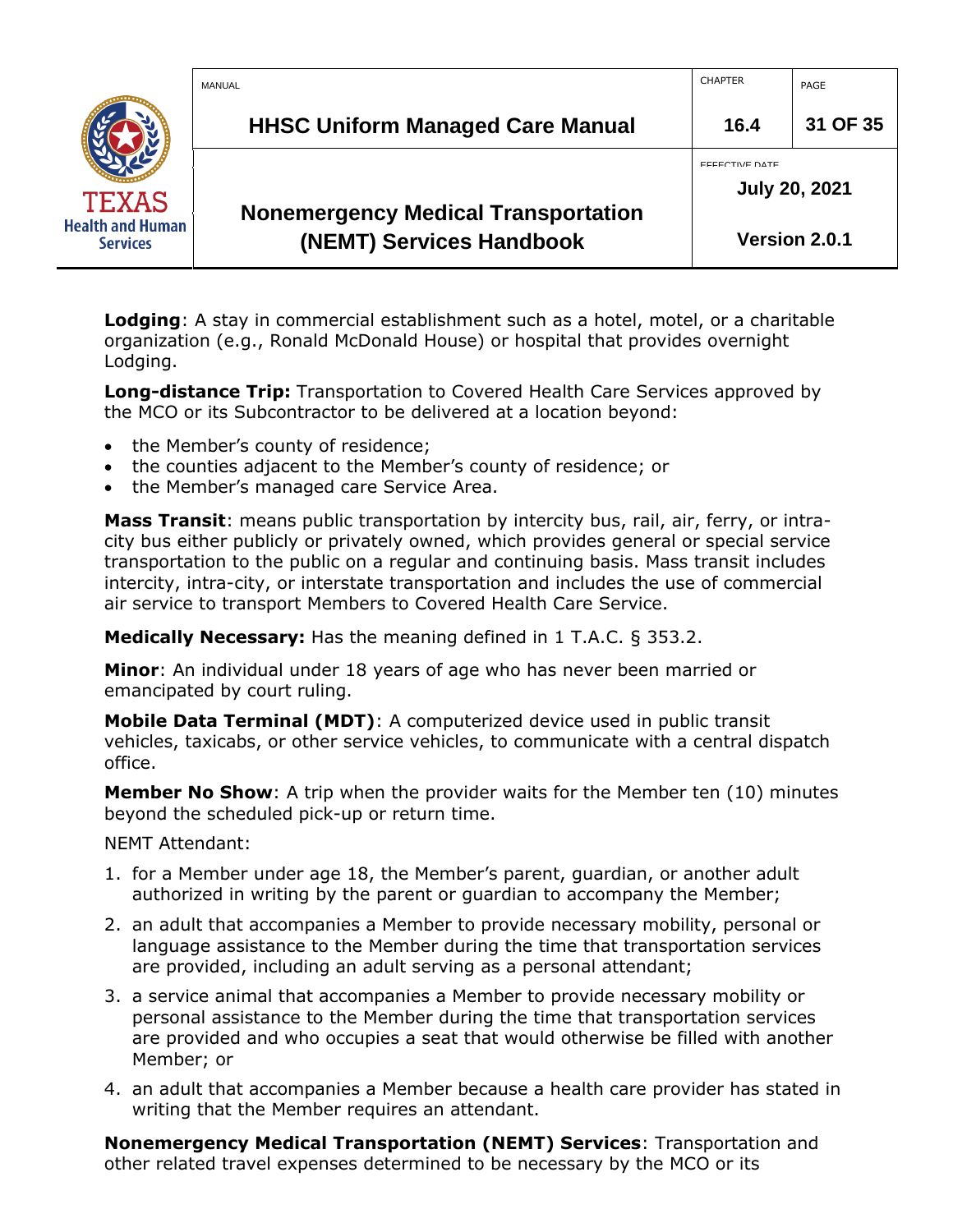|                                            | MANUAL                                                                 | <b>CHAPTER</b>                                | PAGE          |
|--------------------------------------------|------------------------------------------------------------------------|-----------------------------------------------|---------------|
|                                            | <b>HHSC Uniform Managed Care Manual</b>                                | 16.4                                          | 32 OF 35      |
| <b>TEXAS</b>                               |                                                                        | <b>EFFECTIVE DATE</b><br><b>July 20, 2021</b> |               |
| <b>Health and Human</b><br><b>Services</b> | <b>Nonemergency Medical Transportation</b><br>(NEMT) Services Handbook |                                               | Version 2.0.1 |

Subcontractor or HHSC to secure medical examinations and treatment for a Member in accordance with 42 CFR 440.170(a).

**Nonmedical Transportation (NMT):** Has the meaning assigned in Texas Government Code §533.00258.

**One-way Trip:** A trip consisting of only one Trip Leg.

**Origin:** The location at which the provider is approved to pick up the Member at the start of the trip.

**Prearranged Ride**: Transportation provided by a Transportation Network Company driver to a Transportation Network Company rider, beginning at the time a driver accepts a ride requested by a rider through a digital network controlled by a Transportation Network Company and ending at the time the last requesting rider departs from the driver's personal vehicle. The term does not include a shared expense carpool or vanpool arrangement or service; or transportation provided using a taxicab, limousine or similar vehicle for hire.

**Provider No Show:** A trip when the DRTS provider fails to show up to pick up a Member for a scheduled pick-up or return.

**Public Transportation Services**: Has the meaning assigned in Texas Transportation Code §461.002.

**Same Day Service:** A trip requested because a Member indicates his or her healthcare provider has told him or her to come to the provider's office or to obtain other medical treatment or services that same day.

**Scheduling**: Means arranging of all NEMT Services covered under the Contract.

**Service Area**: Means the counties included in any HHSC-defined areas as applicable to each MCO Program.

**Shared Ride**: A DRTS for multiple Members traveling in the same direction with appointments scheduled within one hour of each other.

**Transportation Network Company (TNC)**: Has the meaning assigned by Texas Occupations Code § 2402.001.

**Trip Leg**: Transportation of a Member from point of Origin to Destination. An add- on trip adds a separate leg.

**Trip Manifest**: means pertinent trip details provided to drivers and/or providers prior to date of service.

**Urgent Request:** A request for NEMT Services necessary to obtain treatment for an urgent condition as defined in the Uniform Managed Care Contract.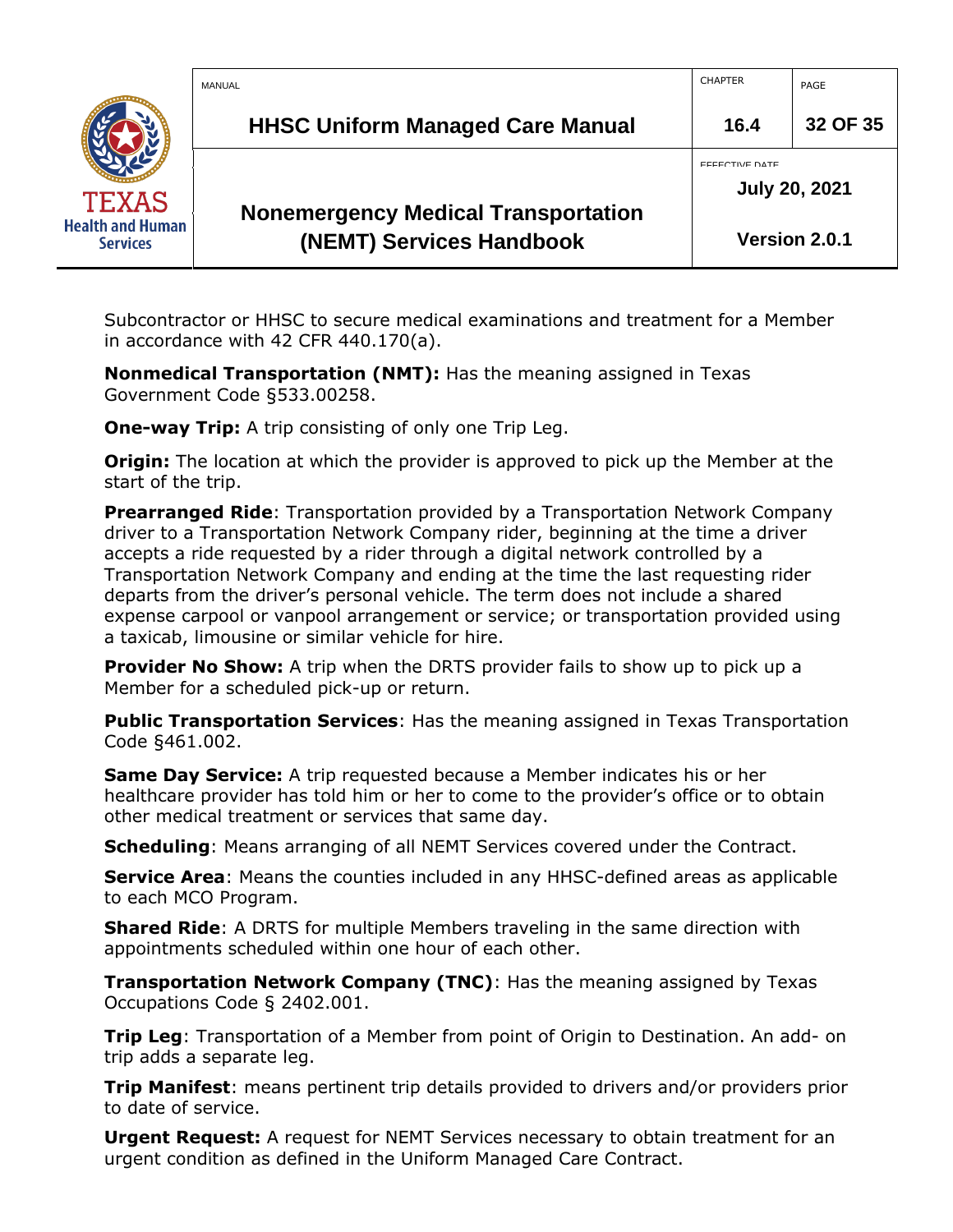|                                            | MANUAL                                     | <b>CHAPTER</b>        | PAGE                 |
|--------------------------------------------|--------------------------------------------|-----------------------|----------------------|
|                                            | <b>HHSC Uniform Managed Care Manual</b>    | 16.4                  | 33 OF 35             |
|                                            |                                            | <b>EFFECTIVE DATE</b> | <b>July 20, 2021</b> |
| <b>TEXAS</b>                               | <b>Nonemergency Medical Transportation</b> |                       |                      |
| <b>Health and Human</b><br><b>Services</b> | (NEMT) Services Handbook                   |                       | Version 2.0.1        |

# **Appendix II - Training Requirements**

<span id="page-32-0"></span>

| Personnel        | Training                                                   | Timeline                                                |
|------------------|------------------------------------------------------------|---------------------------------------------------------|
| All Staff        | Overview of managed care and the NEMT Services<br>benefits | Within 30 Days of hire.                                 |
| All Staff        | Handling difficult callers                                 | Within 30 Days of hire.                                 |
| All Staff        | Scheduling and Coordinating of NEMT Services               | Within 30 Days of hire.                                 |
| <b>All Staff</b> | Civil Rights                                               | Within 30 Days of hire and every 2 years<br>thereafter. |
| All Staff        | Fraud, Waste, and Abuse                                    | Within 90 Days of hire and annually<br>thereafter.      |
| All Staff        | Culture Diversity Training                                 | Within 30 Days of hire and every 2 years<br>thereafter. |
| <b>All Staff</b> | Customer Service                                           | Within 30 Days of hire and every 3 years<br>thereafter. |
| <b>Drivers</b>   | Non-discrimination, sensitivity, and diversity             | Within 30 Days of hire and annually<br>thereafter.      |
| <b>Drivers</b>   | Passenger Assistance Techniques/Orientation Program        | Within 30 Days of hire and every 3 years                |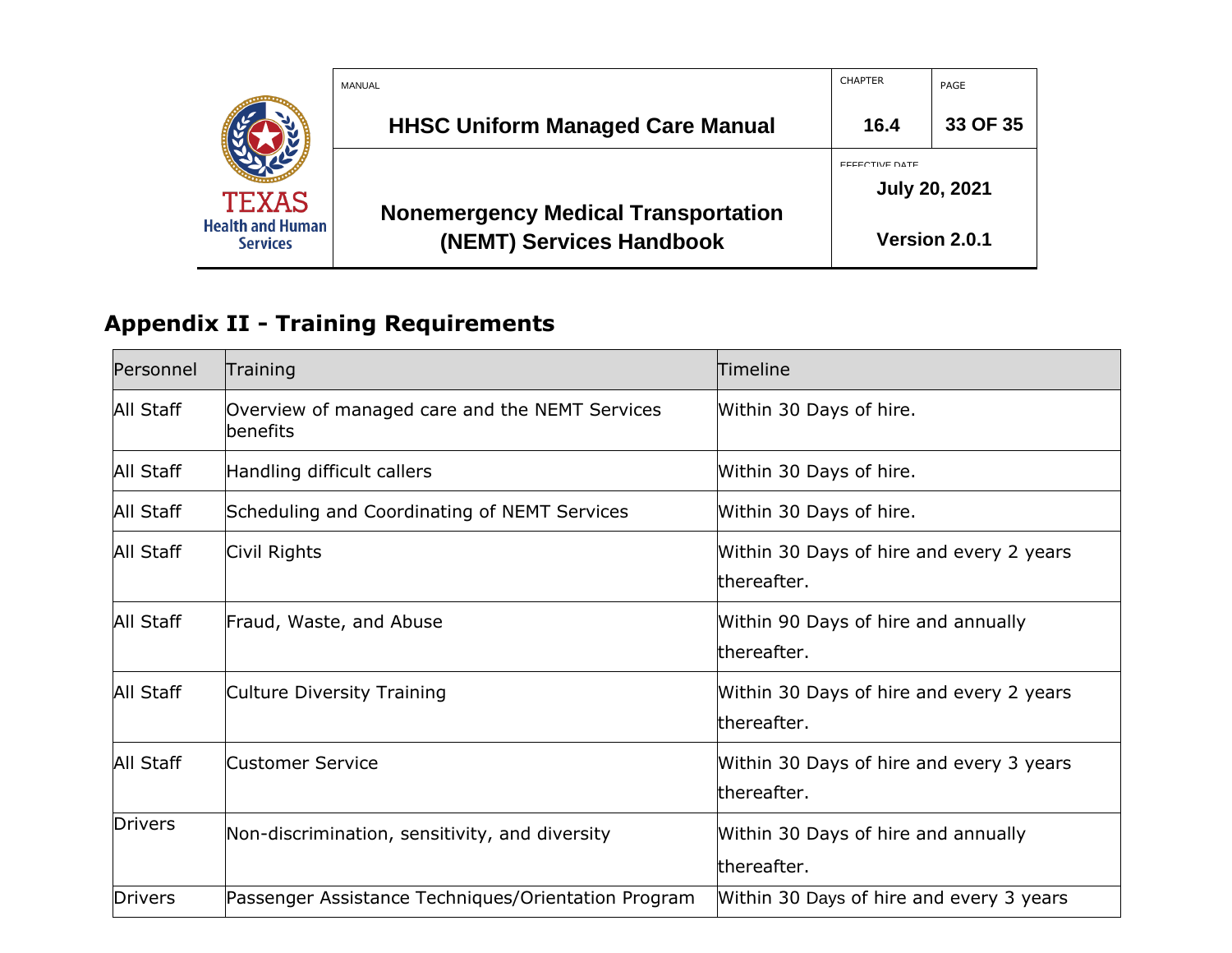|                                                            | MANUAL                                                                 | <b>CHAPTER</b>                                | PAGE     |
|------------------------------------------------------------|------------------------------------------------------------------------|-----------------------------------------------|----------|
|                                                            | <b>HHSC Uniform Managed Care Manual</b>                                | 16.4                                          | 34 OF 35 |
| <b>TEXAS</b><br><b>Health and Human</b><br><b>Services</b> | <b>Nonemergency Medical Transportation</b><br>(NEMT) Services Handbook | <b>EFFECTIVE DATE</b><br><b>July 20, 2021</b> |          |
|                                                            |                                                                        | Version 2.0.1                                 |          |

| Personnel      | Training                                                                                                                                                                 | <b>Timeline</b>                          |
|----------------|--------------------------------------------------------------------------------------------------------------------------------------------------------------------------|------------------------------------------|
|                |                                                                                                                                                                          | thereafter.                              |
| <b>Drivers</b> | Passenger Safety                                                                                                                                                         | Within 30 Days of hire and annually      |
|                |                                                                                                                                                                          | thereafter.                              |
| <b>Drivers</b> | Assistive Devices (e.g. wheelchair lifts, tie-down                                                                                                                       | Within 30 Days of hire and annually      |
|                | equipment, and child safety seats                                                                                                                                        | thereafter.                              |
| <b>Drivers</b> | Defensive Driving                                                                                                                                                        | Within 30 Days of hire and every 2 years |
|                |                                                                                                                                                                          | thereafter.                              |
| Drivers        | Motor vehicle qualifications and conduct (e.g.,<br>prohibited behavior, including use of offensive language, thereafter.<br>use of tobacco, alcohol or drugs, and sexual | Within 30 Days of hire and every 2 years |
|                | harassment)                                                                                                                                                              |                                          |